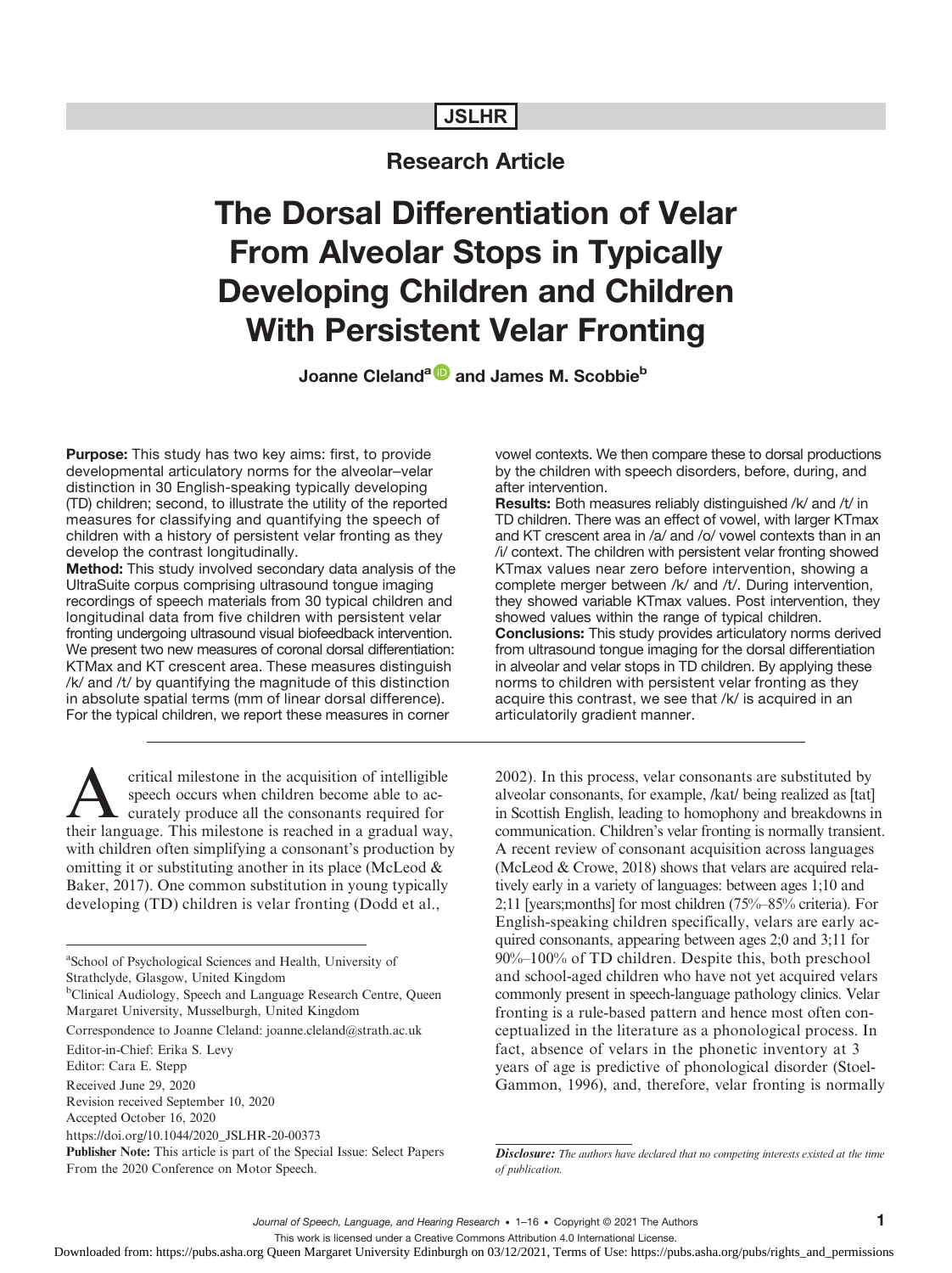successfully treated with phonological interventions (McLeod & Baker, 2017).

However, it is not universally accepted that velar fronting can be ultimately explained through an abstract symbolic process such as the substitution of one category in the phonology by another. Ultimately, it may be articulatory, or motor constraint, explanations for this particular substitution that can best explain its etiology, and perhaps inform paths of remediation. In an influential paper, Gibbon (1999) describes "undifferentiated lingual gestures" (ULGs) in the speech of 12 children with "functional articulation disorders" (now known as speech sound disorders [SSDs] of unknown origin). These undifferentiated gestures occur in children who have been unable to learn how to independently control the coronal and dorsal regions of their tongue. Evidence for ULGs comes from mainly electropalatography (EPG) studies. The phenomenon is detected when a large amount of tongue–palate contact occurs during attempts at velar and/or alveolar stops. Contact may extend all the way from the alveolar region to the velar region. Relatively few recent studies of disordered speech have used EPG, while a different technique, ultrasound tongue imaging (UTI), has come into more common use (Sugden et al., 2019). ULGs can also be visualized using UTI if the probe is fixed, relative to the speaker's head, and a hard palate tracing is superimposed. Doing so allows visualization in the midsagittal plane of increased contact between the tongue and the hard palate (Cleland et al., 2017). The greater availability of UTI to researchers means that it may now be possible to discover how common these ULGs are in various clinical populations, and indeed whether and how often they are seen in younger TD children who display velar fronting. Currently, such insights are not possible because previous instrumental studies have typically included only small numbers of children. Moreover, they typically have addressed the articulation of a limited clinical profile: more complex children for whom traditional phonological intervention has failed to remediate velar fronting (Cleland et al., 2015).

It is also, almost by definition, difficult to identify ULGs without articulatory data because, although ULGs of attempts at velar consonants are not alveolar substitutions per se, they may be readily heard as such, and hence transcribed as alveolars by speech-language pathologists. When a child consistently realizes /k/ in this way, but /t/ is produced as an alveolar stop, this is also known as a covert contrast. Covert contrast is a term used to describe the phenomenon where, despite a perceptual neutralization, there is any measurable acoustic or articulatory difference between attempts at different phonemes. This type of contrast is taken as evidence that the child has phonological knowledge of the contrast, but is realizing it in an unusual way that is not perceptible to the listener (Scobbie et al., 2000). In the case of a ULG, it is likely that this is because of a motor constraint. Articulatory work has also revealed that it is not just a tendency to use transcriptions that are impressionistically suitable for one or other of the potential phonological categories that is responsible for masking the true nature of these stops from the listener. It

could also be the case that the spatially undifferentiated gesture is also dynamically complex. Tongue–palate contact in a ULG is unlikely to be released completely, all at once. If contact is released first by the back of the tongue followed by a final release of contact at the front, on the alveolar ridge, this is likely to result in a [t] percept. Termed articulatory drift (Gibbon & Wood, 2002), this type of error is potentially common in children with SSDs and would account for a motor-based constraint resulting in a seemingly phonologically patterned error. Alternatively, other children with ULGs may display articulatory drift that is not always manifested in the same direction, resulting in the listener transcribing a variety of velar, alveolar, or palatal stops or coming to the conclusion that the child's speech is highly variable.

In a more recent paper, McAllister Byun (2012) takes further the explanation that velar fronting is a phonological process brought about by specific constraints in children's speech-motor control. McAllister Byun is interested in cases where the child does not front velars in all word positions, but instead shows positional velar fronting, with velars in onset or stressed positions more vulnerable to fronting. In this case, the child clearly does have the ability to differentiate the coronal and dorsal parts of the tongue some of the time: It is therefore tempting to conclude that this must be a truly phonological issue rather than motoric. However, McAllister Byun (2012) suggests that the ULG patterns reported by Gibbon (1999) are explained by constraints in independent movements of the tongue and jaw. Early in life, children are unable to decouple tongue and jaw movement, instead moving them as one unit (Davis & MacNeilage, 1995). This "move as unit" constraint particularly applies to more ballistic movements, making gestural magnitude important. Since prosodically strong contexts, such as syllable onsets, have been shown to have a greater gestural magnitude, this makes them particularly vulnerable to the "move as unit" constraint. This results in attempts at velar stops, which are more likely to involve whole movement of the tongue toward, and over-contact with, the palate. In turn, this "move as unit" constraint becomes encoded in the child's phonology, making velar fronting an error that exemplifies the importance of considering both phonetic and phonological explanations of SSDs together.

So, children with persistent velar fronting may lack sufficiently mature speech-motor control to enable them to move the coronal and dorsal parts of the tongue independently in all contexts, or to adequately decouple tongue and jaw movement. While precise models remain to be formulated, the resulting gestural error from these causes can be similar: the lack of a functional coronal/dorsal distinction.

Another topic that has not been explored much in the literature, and that is also essential for the building of predictive models, is the detail of how these children overcome their difficulties and ultimately develop successful alveolar– velar contrasts. While naturally resolving speech-motor delay might be an explanation in some children who develop the contrast slightly later and without intervention, we argue that insights can be gained from the small group of children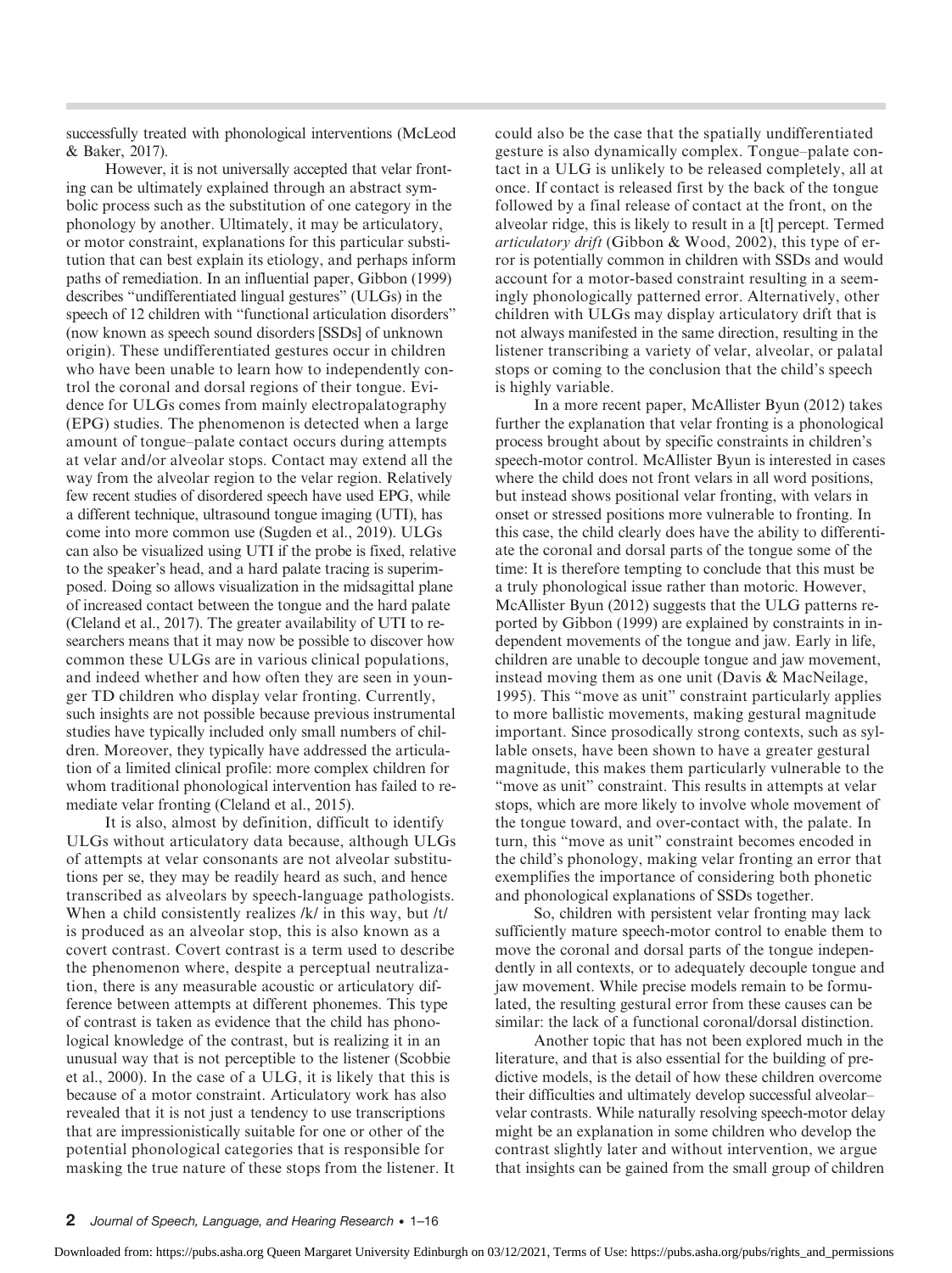with more persistent velar fronting who have not responded to phonological intervention. Few studies have attempted to look at the processes involved in acquiring a new articulatory gesture, in this case a dorsal gesture that creates the percept of a velar stop. For obvious reasons, most studies report the functional percentage of target consonants correct at various time points in intervention. However, given how ULGs can lead to difficulties with transcription, this does not necessarily give enough insight into the processes by which children learn a new gesture. Moreover, in traditional phonological interventions for velar fronting, it is normally presumed that children are stimulable for velars at the outset of intervention, and hence the focus is on improving phonological knowledge (Dodd et al., 2018). We might, therefore, predict that if the underlying cause of velar fronting is phonological, we would see velar gestures at the beginning of intervention that are similar to those produced by typical children. That is, the problem is not with producing an appropriate gesture but with applying the phonological rules required to use the gesture in multiple contexts. Conversely, if children (also) have a motoric difficulty producing velar gestures, we might expect to see a gradient or variable acquisition of the new gesture consistent with the view that leaning a new motor gesture is slow and inconsistent (Weaver, 2015).

Before investigating how children with disordered productions learn new, more adultlike gestures, it is important to determine what TD children of different ages do, to differentiate their alveolar and velar consonants at the articulatory level. Few studies have reported data on TD children. Gibbon (1999) summarized EPG data from 24 typical children across six studies to demonstrate that typical tongue– palate contact for /t/ and /k/ involve small amounts of contact in the lateral margins and alveolar region for /t/ and contact in (or beyond) the velar region for /k/. However, these norms are from multiple studies using multiple different speech materials. In a larger study by Cheng et al. (2007), data on /t/ and /k/ productions were collected across four different ages of speakers: 6–7, 8–11, 12–17, and over 18years. EPG patterns show, that in the youngest age group of children, /t/ was produced with greater amounts of tongue–palate contact compared to the older three age groups, whereas contact was relatively stable for /k/ productions. However, for most speakers, the EPG plate did not capture the velar closure for /k/ as plates typically end at the juncture of the hard and soft palates (Cleland & Preston, 2021). It is also important to note that, although more electrodes were activated in the youngest age group, this does not necessarily imply a greater surface area of tongue–palate contact in absolute terms as EPG palate displays are normalized that is contacts are closer together in speakers with smaller hard palates. While these norms are useful for clinicians wanting to use EPG, they do not readily translate to other articulatory techniques. Moreover, the use of EPG is declining in the clinic, while the use of ultrasound visual biofeedback is increasing (Sugden et al., 2019). It would, therefore, be useful to have norms using UTI since they can be applied to larger groups of children and to the

increasing numbers of clinical studies using this technique for biofeedback.

## UTI Studies of the Alveolar–Velar Contrast

UTI is becoming an increasingly popular technique in the phonetics laboratory for measuring tongue shape and movement and in the speech therapy clinic for visual biofeedback (Sugden et al., 2019). There are essentially two different ways of analyzing ultrasound data, dependent on the recording setup. The first involves looking at individual tongue splines and taking ratio measures within a single speech sample, using the ratios as the basis for further analysis. This method is more resistant to changes in probe location due to translation and rotation within the midsagittal plane and is, therefore, useful if data are collected without stabilizing the probe relative to the head (Zharkova, 2013).

An important ratio measure for differentiating alveolars and velars is the Dorsum Excursion Index (DEI; Zharkova, 2013). DEI is a measure of the magnitude of excursion of the tongue dorsum, relative to the front–back extension of the tongue. Higher DEI values indicate more dorsum excursion, and therefore, we expect a typical /k/ articulation to have a higher DEI than a typical /t/. There are no studies using this measure on sizable numbers of TD children, but it is possible to extrapolate from Zharkova (2019), which presents data from six typical adults. This study shows that DEI reliably distinguishes /k/ and /t/ in an open vowel context, for example, /a\_a/. However, this measure (and others presented in the article) could not differentiate between /k/ and /t/ in high-vowel contexts, despite these consonants having different primary constrictions. The largest study of children of which we are aware analyzes the consonant production of four Farsi-speaking children. Baghban et al. (2020) found that DEI and another measure, the Tongue Constraint Position Index (Zharkova, 2019), both successfully distinguished the children's /k/ from /t/. However, this again does not easily provide us with norms with which to compare children with SSDs.

To our knowledge, only one study has applied DEI to children with SSDs. McAllister Byun et al. (2016) applied the measure to two children with velar fronting and two children who had already developed the contrast. This study was specifically looking for evidence of covert contrasts in the speech of the children who still displayed the neutralization. They were, therefore, expecting to see small differences in DEI between /k/ and /t/ attempts in children with a perceptual neutralization. Results showed that DEI was able to reliably separate /t/ and /k/ articulations in both front ("key vs. tea") and back vowel contexts in the children with the overt contrast and could detect a covert contrast in one of the two children with velar fronting.

A second method for analyzing ultrasound data involves direct comparison of tongue curves. In this method, the probe must be stabilized relative to the head using a headset (Scobbie et al., 2018) or there must be a post hoc correction for probe movement, for example, using optical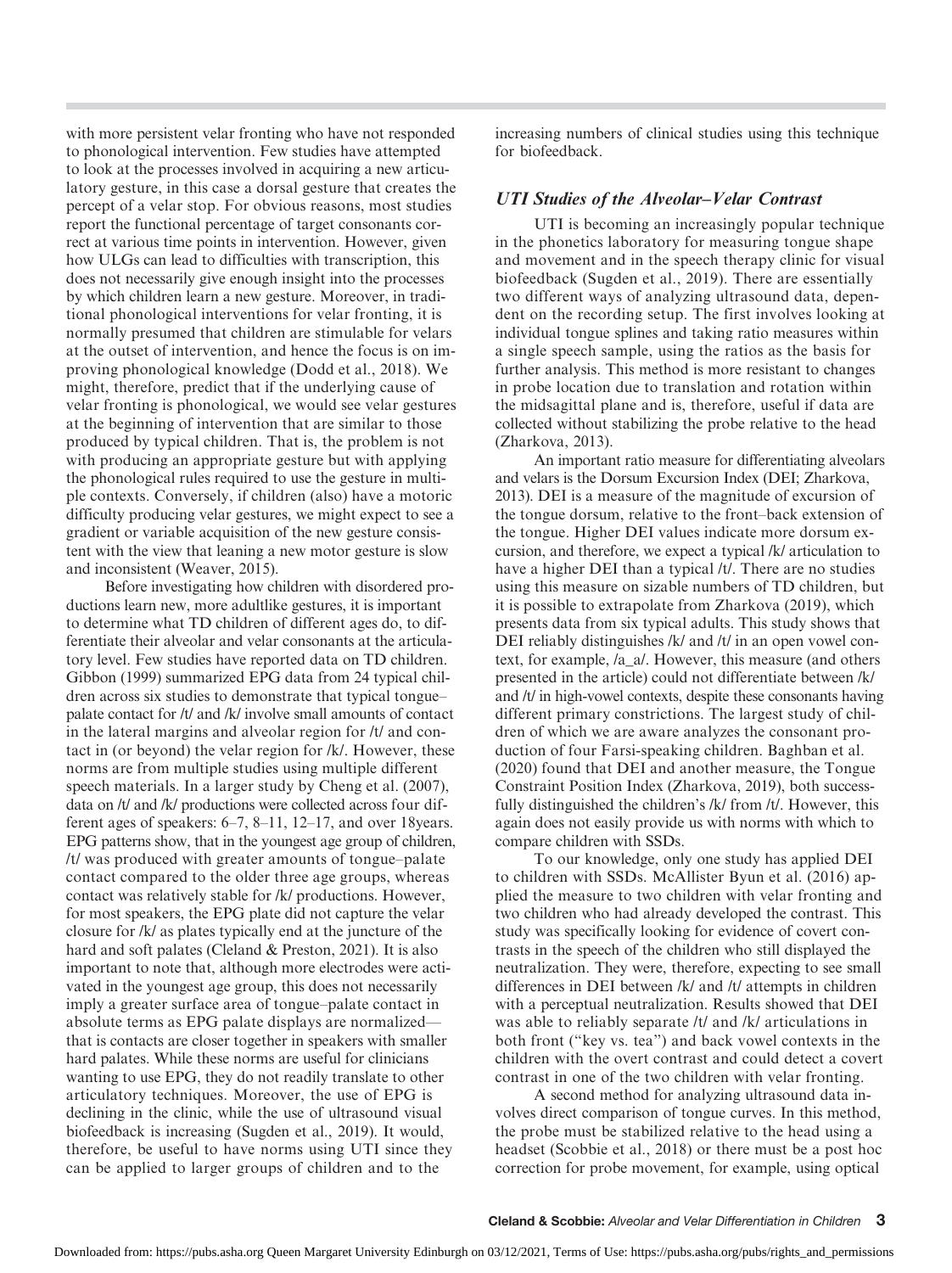tracking (Whalen et al., 2004). Stabilization and/or correction allows the researcher to measure differences between tongue shapes directly from a larger data set, and a headset prevents even within-syllable probe dislocation from the midsagittal plane, which makes the ratios inaccurate. Melo et al. (2017) used this method to collect data on alveolar– velar productions in 15 TD Brazilian–Portuguese children aged 4;7–7;5 and 20 adult speakers. They first averaged multiple repetitions of productions of /k/ and /t/ in open vowel contexts and then compared them using the inbuilt t-test function in Articulate Assistant Advanced software (Articulate Instruments Ltd, 2014). This  $t$ -test function uses a fan-shaped measurement space that aligns with the fanshaped imaging area, which emanates from an ultrasound probe. Using the probe as the origin, a set number of fanlines is drawn radially from the probe. (The number varies depending on the ultrasound system used. Here, it is 42; see Figure 1.) Melo et al. (2017) report the number of significant differences in radial fanlines in two separate regions roughly comprising the front and back of the tongue. The t test reliably distinguished /t/ and /k/ in TD children. Qualitative visual inspection of the tongue curves suggested that compared to adults, children showed less differentiation between tip and dorsum gestures and greater variability in multiple repetitions.

Two studies have used  $t$  tests of articulatory data to make observations about alveolar–velar contrasts in Englishspeaking children with persistent velar fronting. In the first study, Cleland et al. (2015) compared attempts at /k/ before (all transcribed as [t]) and after (all transcribed as [k]) intervention with ultrasound visual biofeedback in four children with persistent velar fronting. These tongue curves showed a significant t-test result along at least six out of 42 adjacent fanlines. Moreover, Cleland et al. (2015) also reported the average and maximum spatial radial dorsal difference between [t] and [k], with maximum differences ranging from 6.5 to 11 mm. In a follow-up study involving the same children, plus an additional three children with persistent velar fronting, Cleland et al.  $(2017)$  used the *t*-test measure to demonstrate a lack of any covert contrast between /t/ and  $/k/$  pre-intervention, signified by nonsignificant  $t$ -test results supported qualitatively by near-identical tongue shapes for both consonants. However, visual inspection of tongueshaped data for one child in the study revealed that she produced /t/ and /k/ with a variety of tongue shapes including ULGs. Neither study compared the children with SSD to TD children.

## Purpose

Two studies were carried out. First, a study of TD children aimed to provide typical development norms for the alveolar–velar distinction. Second, a study of children with a history of persistent velar fronting aimed to illustrate the utility of these norms. In Study 1, we used a measure that distinguishes /k/ and /t/ by quantifying the magnitude of this distinction in absolute spatial terms (mm of linear dorsal difference). As the measure was absolute, we hypothesized that it would correlate positively with chronological age because older children are expected to have larger vocal tracts. We also hypothesized that the norms would differ by vowel context due to coarticulatory effects. We, therefore, expected a larger difference between alveolars and velars in low or back vowel contexts than in a high, front vowel context where velars are normally fronted toward the palatal region (Frisch & Wodzinski, 2016).

Study 2 then applied these norms to illustrate the utility of this measure for classifying and quantifying the speech of children with a history of persistent velar fronting as they develop the contrast longitudinally. In this study, we also applied the t-test measure described in Melo et al. (2017) and Cleland et al. (2015) to determine whether children



Figure 1. Left: Example /t/ (white triangles) and /k/ (black triangles) tongue splines with spline knots. Anterior is to the right. Blue lines show the radial fanlines with the probe as origin. Right: KT crescent showing distances between knots along radial fanlines.

4 Journal of Speech, Language, and Hearing Research • 1–16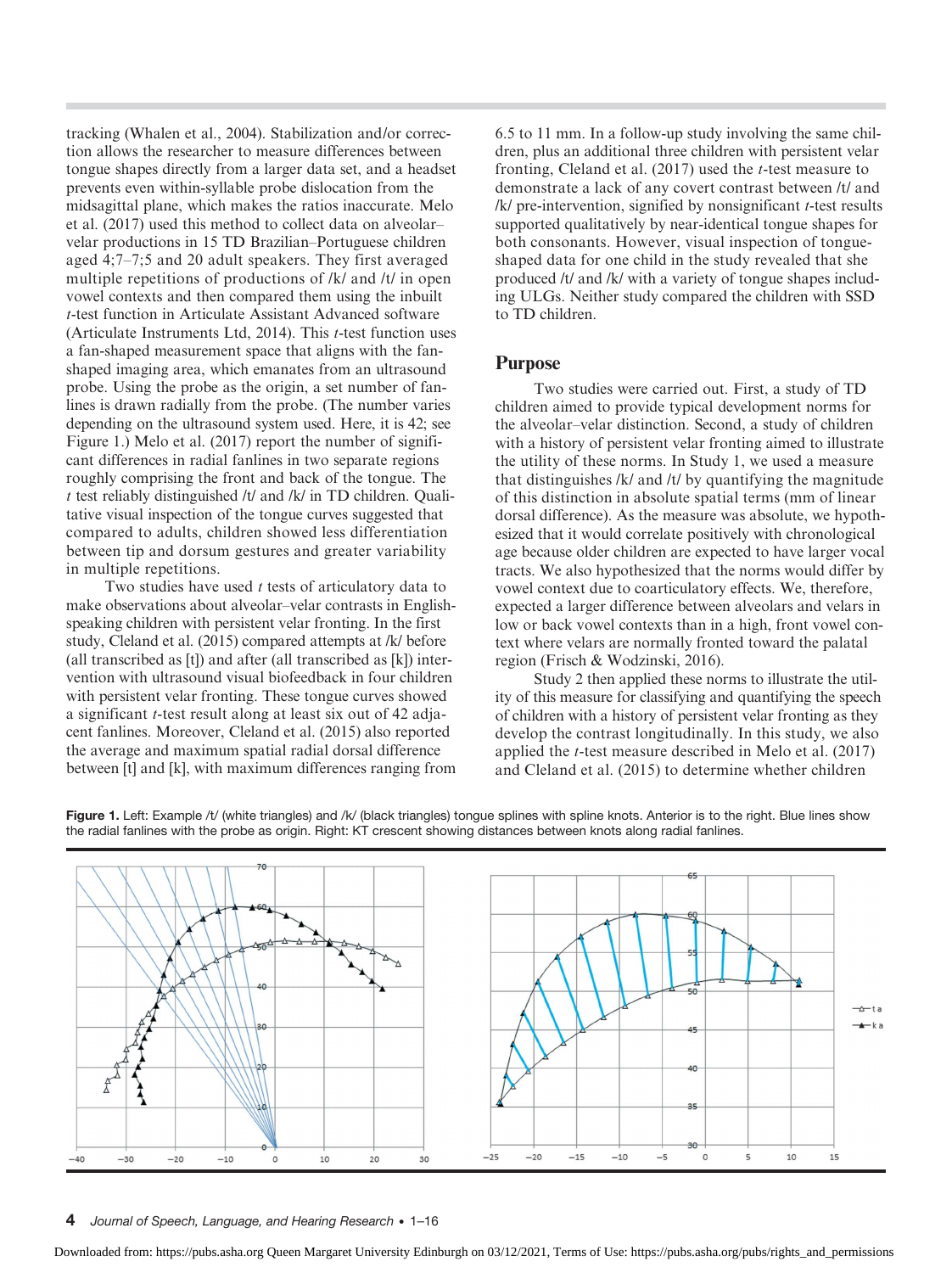with persistent velar fronting achieve statistically significant differences in tongue shape for /t/ and /k/ before, during, and after intervention. We hypothesized that prior to intervention, children with a history of velar fronting would show values near zero in our new measure, coupled with nonsignificant t-test results comparing tongue-shape splines for /t/ and /k/ that is, a complete merger between /t/ and /k/ (Cleland et al., 2017). Postintervention, we expected that children would show values similar to the norms for typical children, and significant *t*-test results, suggesting successful acquisition of the contrast. During intervention, we hypothesized that a sudden change from values near zero to values in the normal range would suggest a categorical shift in production of velars, perhaps indicating a problem of phonological origin, whereas a gradual increase in values, or variable values, would likely indicate motor difficulties. In both of these contrasting possibilities, we expected to find significant  $t$ -test results as children began to establish a perceptible contrast between /t/ and /k/, even if this contrast was realized in an articulatorily abnormal manner. Both studies involved analysis of data freely available in the UltraSuite corpus (Eshky et al., 2018), an Open Data approach that enables future comparison with other measures or replication by other researchers.

## Study 1, Norms for TD Children Method

Participants were 30 TD English-speaking children reported in the UltraSuite Corpus (Eshky et al., 2018). Children were recruited via advertisements within Queen Margaret University, Edinburgh. Ethical approval for this study was provided by the same university's institutional review board. The children were aged 5;8–12;10 ( $M = 9.52$ ;  $SD = 2.04$ ), and as such, all had acquired velars. The children were screened for speech disorders using the Diagnostic Evaluation of Articulation and Phonology (Dodd et al., 2002) and language delay using the British Picture Vocabulary Scale–Second Edition (BPVS; Dunn et al., 1997). One child showed evidence of speech delay on the Diagnostic Evaluation of Articulation and Phonology and lan guage delay on the BPVS, and another child showed evidence of language delay on the BPVS. Both children were retained in the analysis as they had acquired velar and alveolar stops.

#### Materials

The UltraSuite corpus of TD children contains a word list designed to sample all consonants and vowels of Scottish English. Consonants were elicited by imitation of an audio prompt comprising each consonant in isolation followed by three intervocalic contexts, /aCa iCi oCo/, with initial stress. These three vowels represent the corner vowels of the Scottish English vowel space. We chose /o/ (a monophthong typically higher than cardinal [o]) as the highest–backest vowel in Scottish English since /u/ is fronted and lowered

(Scobbie et al., 2012). The low vowel /a/ is slightly more central than cardinal [a] and is used for the lexical sets TRAP, BATH, and PALM (Wells, 1982). We, therefore, analyzed [aka iki oko] and [ata iti oto], none of which we regard as real words of English, but all of which are phototactically permissible. One token of each consonant in each vowel context was produced and is analyzed here, giving 180 tokens in total for the analysis, 30 in each condition.

## Ultrasound Recording

The UltraSuite corpus data were collected using a highspeed cineloop system with audio synchronization and a probe-stabilizing headset (Scobbie; Scobbie et al., 2018). This allowed us to compare tongue shape for /t/ and /k/ directly. The headset was fitted in such a way that the mandible and hyoid shadows were symmetrical on the image, thus ensuring that as much of the tongue was visible as possible.

Ultrasound data were acquired using an Ultrasonix SonixRP machine remotely controlled via Ethernet from a PC running Articulate Assistant Advanced software (Versions 2.14 to 2.16; Articulate Instruments Ltd, 2014), which internally synchronized the ultrasound and audio data. The echo return data were recorded at 121 frames per second, that is, 8 ms per frame, with a 135° field of view in the midsagittal plane. Simultaneous acoustic recordings were also made, using an Audio-Technica 803D clip-on microphone sampling at 22050 Hz.

## Analysis

Using AAA Version 2.16 software (Articulate Instruments, 2012), /t/ and /k/ segments were annotated at the point of maximum constriction. If any ULGs had been present in the data, the point of maximum constriction would have captured this gesture; however, these types of gestures were not found in the TD children. The corresponding ultrasound frame was then selected, and a spline indicating the tongue surface fitted to the image using the semi-automatic edge-detection function in AAA software. For each speaker, the difference between /t/ and /k/ was computed as the speaker's own overlap of /k/ and /t/ in the midsagittal plane, in each vowel context independently.

In articulation, tongue-surface shapes of correctly produced /k/ and /t/ overlap spatially. The extra dorsal constriction for /k/ (together with a lowered blade) produces a crescent-shaped dorsal overlap (see Figure 1). The crescent is bounded front and back by two crossover points that define the tips of the crescent. These crossovers indicate that, in two particular points in the plane, /k/ and /t/ happen to have the same location. However, a different part of the tongue surface is responsible in each case, and this is a side effect of the different primary places of constriction.

In order to determine the degree of dorsal separation between /t/ and /k/, we calculated both the area of the crescent and its maximum linear depth, which is the maximum radial difference of /k/ minus /t/, based on the ultrasound probe as origin of the measurement space. Polar coordinates were used rather than Cartesian because, in AAA, a fanshaped grid with 42 radii is used both to semi-automatically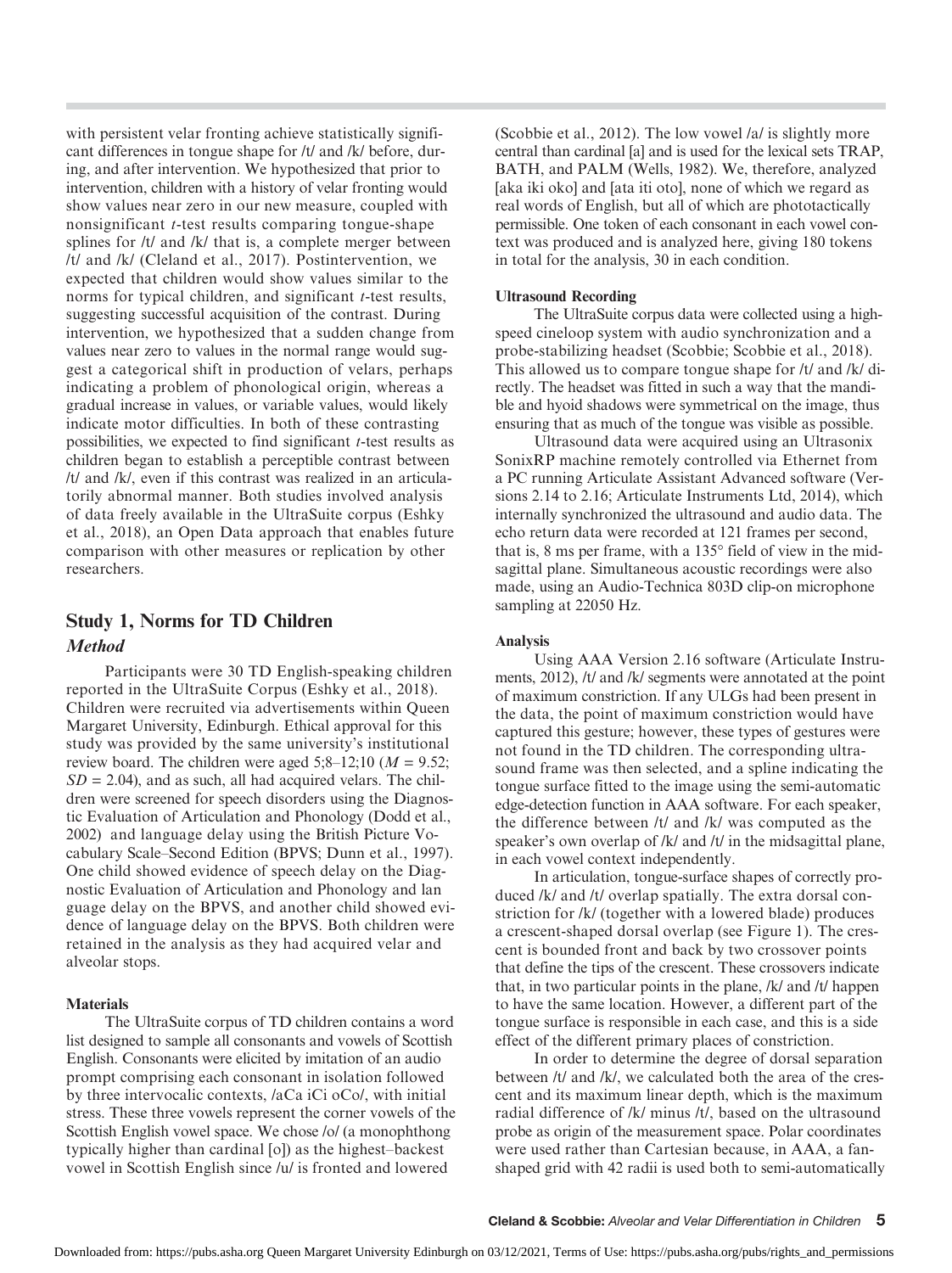fit splines to the image and to measure, average, or export them via (a subset of the available) 42 spline knots. AAA, therefore, easily provides the distance of each spline from the fan's origin (i.e., the nominal center of the probe) along each radius (which are numbered).

### KTmax Measure

For each radius, we exported two spline knot locations to MS Excel as polar coordinates (i.e., distance from the origin at a given fan angle). For each vowel environment, the radial differences between /k/ and /t/ are simply the differences between the two knots on each fanline in which /k/ is further from the probe than /t/, which together generate a crescent shape, as noted above. We can then use the single maximum radial difference in mm between /k/ and /t/ within this crescent shape as a measure of the degree of differentiation between the stops in the dorsal region.

#### KT Crescent Area

In addition to the maximum radial difference, we calculated the midsagittal area of the crescent in each vowel environment. Given the 135° field of view of the original image, onto which the fan was fitted, the angle between each equally spaced radius was (135/42) 3.21°. Figure 1 (left) shows a typical /t/ and /k/ with triangles representing the spline knots.

The midsagittal area of the difference between the splines was operationalized as the sum of a number of annular sectors (see Figure 1, right). These regular shapes can be conceptualized either as the difference between equalangle sectors of two concentric circles, or as a sector of an annulus (a ring). In this example, there are 13 radii within the irregular crescent (see Figure 1, right), so 13 annular sectors can be summed to obtain its area. Sectors centered on the radii about each other, but do overlap the inner and outer splines. Figure 2 shows how this error nevertheless lets us approximate the area between /k/ and /t/. While one corner overestimates the area by overlapping the spline, the corresponding corner underestimates, by a similar amount. In this case, each annual sector is 0.89% of a hypothetical complete annulus (3.21°/360). Each fanline radius within the KT crescent therefore bifurcates an annular sector,

Figure 2. Annular sectors within the KT crescent.



which extends symmetrically on either side, clockwise and anticlockwise. The area  $(A)$  is based on  $\Theta$  (the between-radii angle in degrees, here 3.214°), K (radial distance to the further knot, belonging to /k/), and T (radial distance to the closer knot, belonging to /t/):

$$
A = (\theta/360) \times \pi (K^2 - T^2). \tag{1}
$$

For some speakers, the KT crescent did not have two perfectly identifiable crossover points; however, we included these data because the area of missing annular sectors involved was very small at the tips of the crescent. Figure 3 shows example data with two identifiable crossing points (right), missing anterior crossing points (left), and missing posterior crossing points (middle). The following assumptions were used: First, the perfect case was when there were crossovers between the /k/ spline and /t/ spline to define the two crescent tips. Since area was calculated on contiguous radii within the crescent for which  $K > T$ , there was, by definition, always some overshoot or undershoot of the actual crossing point unless it was perfectly coincident on two knots. This did not ever occur. If the splines came close, but no crossover occurred due to missing data at the end of the tongue curve, then the area was computed missing the tip of the crescent, thus slightly underestimating the area. This was unusual and occurred on only 23/180 occasions, mostly at the anterior crossing point for /a/ (see Figure 3, left) and /i/ and at the posterior crossing point for /o/ (see Figure 3, middle). If the splines came close yet stayed nearly parallel without crossing, a judgment was made to terminate the crescent as if there had been a crossing point. It was defined to be where the splines first reached the stable close approximation (e.g., around 1–2 mm). This was uncommon ( $n = 12$ ) and affected only the tongue root. The number of times a root spline crossed then recrossed was also rare  $(n = 6)$ .

A number of subsidiary analyses were performed to evaluate these measures. We tested our expectation that KTmax and KT Crescent Area would be positively correlated since the crescent shapes were relatively regular. We also analyzed whether these measures correlated positively with the age of speakers as we expected older children to have larger vocal tracts. Interrater reliability was calculated by a second annotator (the first author) relabeling a randomly selected 20% of the data and recalculating KTMax. Interrater reliability was excellent, the average measure ICC was .990 with a 95% confidence interval from .956 to .996,  $F(23,23) = 138.31, p < .001$ . In absolute terms, KTMax between raters was on average within 1 mm ( $M = \pm 0.75$  mm,  $SD = 0.64$ .

In order to create a visual representation of the norms that might be used in intervention as target tongue shapes, we averaged rotationally normalized splines. Normalization was based on the maximum constriction for /aka/ in order to compare both the size and location of the /k/-/t/ difference in space and across different vowel contexts. In other words, three allophones of /k/ and the three of /t/ were averaged across speakers by aligning each speaker along the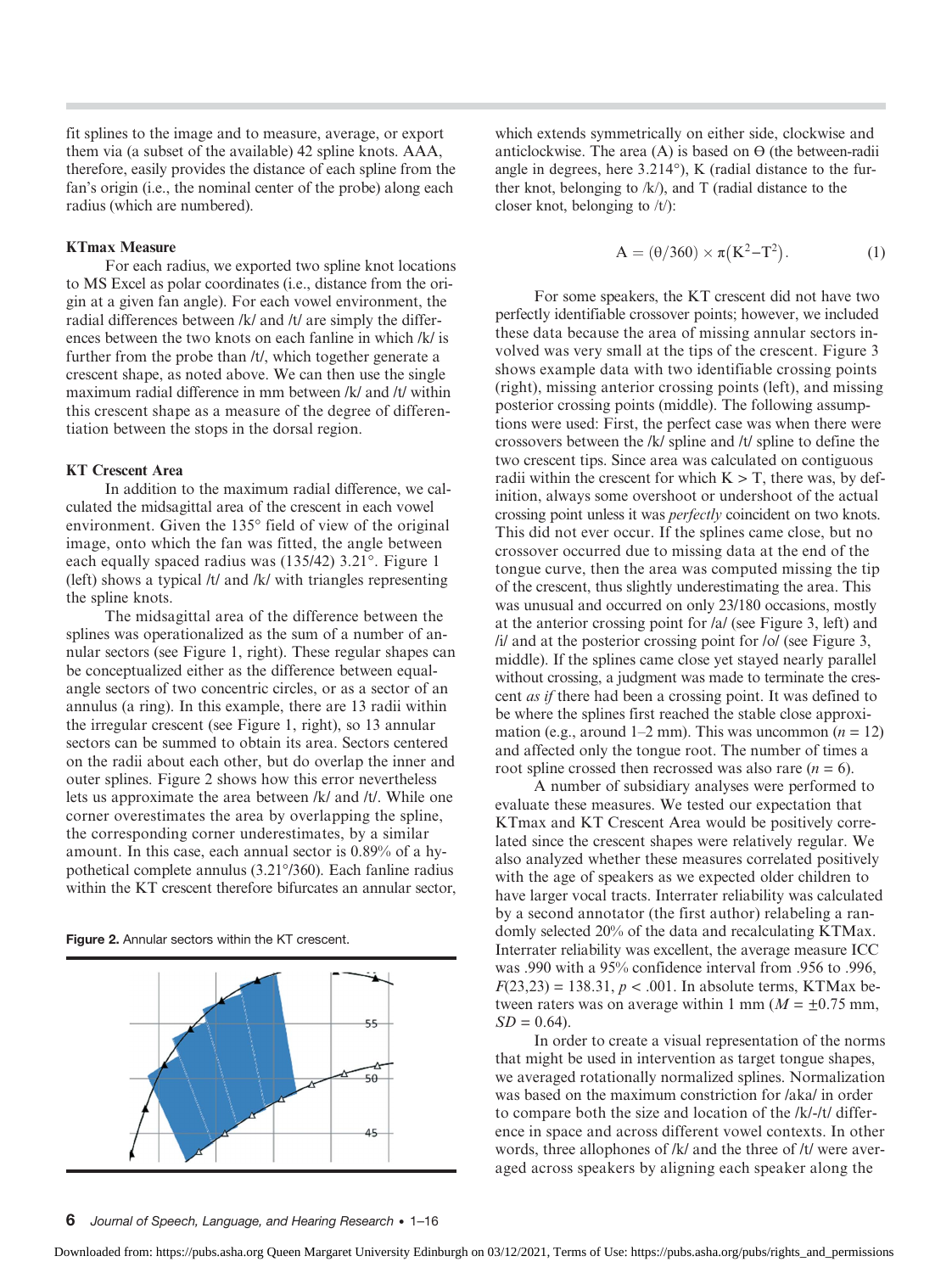Figure 3. Example /t/ (blue) and /k/ (green) tongue splines from typically developing children. Left to right: missing anterior crossing points; missing posterior crossing points; and visible anterior and posterior crossing points. Anterior to the right.



maximum radial distance to the tongue surface in the /k/ of /aka/.

## Study 1 Results

## KTmax Measure

Table 1 shows the maximum radial difference of /k/ minus /t/ (KTmax) for each of the vowel contexts. Both /a/ and /o/ contexts have similar KTmax of around 12 mm, whereas the difference is only around 7 mm in an /i/ context. The effect of vowel was significant,  $F(2,28) = 25.34$ ,  $p < .0001$ , as expected.

#### KT Crescent Area

The crescent areas for each of the vowel contexts are also shown in Table 1. The mean area of the crescent-shaped velar difference between /k/ and /t/ varied by vowel context,  $F(2,87) = 17.34$ ,  $p < .0001$ , with the *li/* context having about half of the area of the /a/ and /o/ contexts. The "width" of the KT crescents, that is, the number of radii between crossing points, was fairly consistent. It spanned roughly 45° relative to the probe origin, a significant proportion of the vocal tract as imaged from that location. The difference in area in the  $/i$  *i* context is due to the palatalization of both consonants resulting in a smaller difference in the maximum radial difference between palatalized /k/ and /t/.

Table 1. Quantitative aspects of each typically developing children's KT crescents.

|                               | Area (mm <sup>2</sup> ) |                                    |          |                              | # radii (each 3.2°)          |                              | Max rad diff (mm)          |                           |                            |
|-------------------------------|-------------------------|------------------------------------|----------|------------------------------|------------------------------|------------------------------|----------------------------|---------------------------|----------------------------|
| <b>Vowel</b>                  | a                       |                                    | O        | a                            |                              | $\mathbf o$                  | a                          |                           | ο                          |
| M<br>SD<br>Min<br>Max<br>Mode | 83<br>159<br>450        | 294 164 272<br>82<br>43<br>405 554 | 90<br>52 | 13.9<br>3.1<br>9<br>19<br>13 | 12.8<br>3.1<br>6<br>19<br>14 | 13.9<br>3.2<br>5<br>21<br>13 | 11.9<br>3.0<br>7.3<br>18.0 | 7.5<br>3.4<br>3.3<br>16.0 | 12.1<br>3.8<br>5.9<br>22.0 |

Note. Max rad diff = the maximum radial difference between  $/k$  and /t/ in mm.

#### **Correlations**

There was a strong correlation between KTmax and KT crescent area  $(r = .791, p < .0001)$  at a linear rate of 1:23. Contrary to our expectations, there were no significant correlations between KTmax or KT crescent and chronological age in any vowel environment.

#### Visualized Norms

Figure 4 shows /t/ and /k/ splines across all three vowel contexts averaged across all 30 participants. These visualized norms illustrate the influence each context has on the difference between /k/ and /t/ and are intended as useful comparisons for disordered speech or as useful target tongue shapes for intervention.

# Study 2: Acquisition of Velars in Children With SSD

## **Method**

Participants in this study were five children with persistent SSD: 01F, 03F, 04M, 15M, and 17M. Data are available in the UltraSuite Corpus (Eshky et al., 2018). Ethical approval was provided by the National Health Service Ethics Committee (the local health board). All of the children received between nine and 12 sessions of ultrasound visual biofeedback for the treatment of velar fronting. The treatment and its outcomes are reported in detail in Cleland et al. (2019). We selected here a subset of children who were treated for velar fronting, irrespective of SSD subtype, and who showed, on the basis of phonetic transcription, some improvement in acquisition of velars during intervention. Participants 01F, 03F, and 04M were also reported in Cleland et al. (2017), in which they were shown to produce no covert contrast between /k/ and /t/ pre-intervention, evidenced by identical tongue shapes for /k/ and /t/ attempts. Table 2 presents the children's demographic details and a summary of their intervention progress.

## **Materials**

In this clinical study, we were primarily interested in the children's acquisition of correct-sounding velars over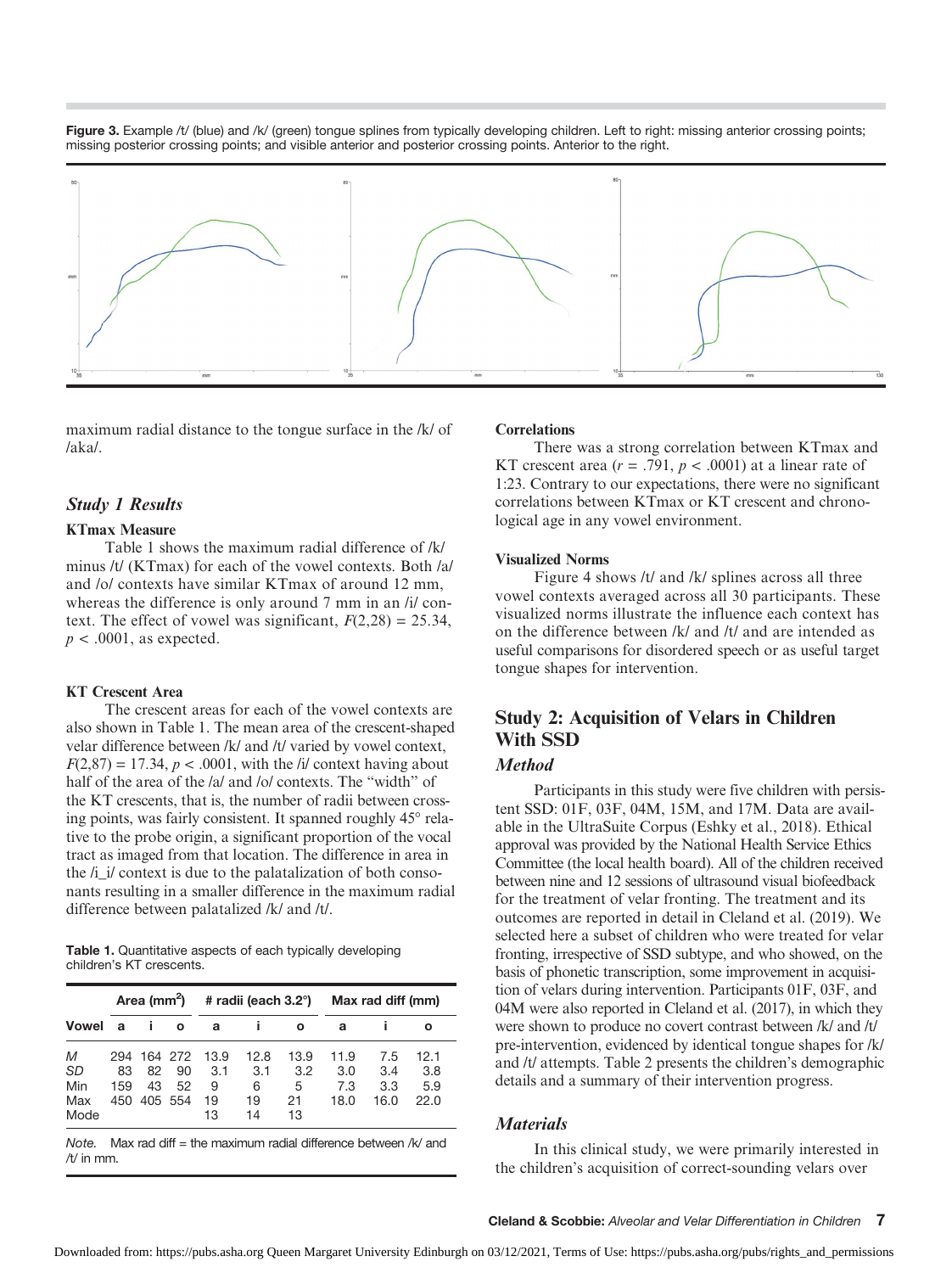

Figure 4. Averaged /t/ (white triangles) and /k/ (black triangles) tongue splines in different vowel contexts. Left to right: /aCa/, /iCi/, and /o\_o/. Anterior is to the right.

time. We expected the children to begin intervention with KTMax scores near zero and to end intervention with KTMax scores similar to the typical children. During intervention, we hypothesized that a categorical shift from KTMax  $\approx$  zero to KTMax within the normal range for typical children would suggest a phonological basis to the error, whereas a more gradual or variable change in KTMax would align with the view of Gibbon (1999) and McAllister Byun (2012) that velar fronting is an error due to motor constraints. We therefore focus here primarily on the in-session recordings made during the intervention sessions. These were recorded with an identical setup to Study 1, including headset stabilization. However, there were no standard speech materials in each session. Instead, the treating clinician started each session by recording the participant attempting 10 productions of velars in single syllables, words, or sentences, depending on their progress to date in intervention (see Cleland et al., 2019, for further details).

Further recordings were made during the intervention sessions when the clinician judged that the child was making progress in an ad hoc manner. Some of these recordings were during the prepractice phase of intervention (Maas et al., 2008) where children were being given specific instructions on how to produce an articulatory gesture and specific feedback about the closeness and acceptability of their attempts to prepare the children for the practice phase of intervention. Some children achieved near articulations

(e.g., uvular or velar fricatives) during prepractice, but did not move to the practice phase of intervention during that particular session. We included these dorsal articulations in our analyses if there were no correct velar stops. Given that multiple repetitions were available, and Melo et al. (2017) had shown the AAA  $t$  test to be a useful measure of differentiating /t/ and /k/, we used multiple repetitions of alveolars and dorsal articulations in Study 2. We handsearched each session for data that could be used to define a dorsal crescent against an alveolar baseline using the following criteria, bearing in mind that, unlike TD children, there would not always be simple [k] for /k/ and [t] for /t/ in the sample: (a) There were at least three (and up to 10) impressionistically correct or near attempts at the dorsal consonant in an open vowel context. (b) The tokens selected were judged (on impressionistic transcription grounds) to be the best of the child's attempt at a dorsal articulation, even if it was a uvular articulation or a ULG. (c) A comparison alveolar in the same vowel context was available. We used any available alveolar in the same vowel context, but preferred /t/. We assumed, in particular, that productions of /n/ would be similar enough in the midsagittal view to /t/ (Gibbon et al., 2007). For some sessions, especially sessions early in intervention, an alveolar target was not available at all. We therefore chose to use unambiguously alveolar phonetic productions of attempts at /k/ as comparisons, if these were realized as [t]. Incorrect /k/ was, therefore, a proxy

|  | Table 2. Demographic details of children with speech sound disorder. |  |  |  |  |  |  |  |
|--|----------------------------------------------------------------------|--|--|--|--|--|--|--|
|--|----------------------------------------------------------------------|--|--|--|--|--|--|--|

|             |     |       |                              | % Velars correct       |                         |                          |  |  |  |
|-------------|-----|-------|------------------------------|------------------------|-------------------------|--------------------------|--|--|--|
| Participant | Sex | Age   | SSD subtype*                 | <b>Preintervention</b> | <b>Postintervention</b> | 6 weeks postintervention |  |  |  |
| 01F         |     | 8:8   | Inconsistent speech disorder |                        | 22                      |                          |  |  |  |
| 03F         |     | 10:11 | Childhood apraxia of speech  |                        | 29                      | 60                       |  |  |  |
| 04M         | M   | 7:2   | Phonological delay           |                        | 55                      | 61                       |  |  |  |
| <b>15M</b>  | M   | 6:1   | Phonological delay           | 10                     | 42                      | 82                       |  |  |  |
| 17M         | M   | 13:2  | Phonological delay           |                        | 18                      | 17                       |  |  |  |

8 Journal of Speech, Language, and Hearing Research • 1–16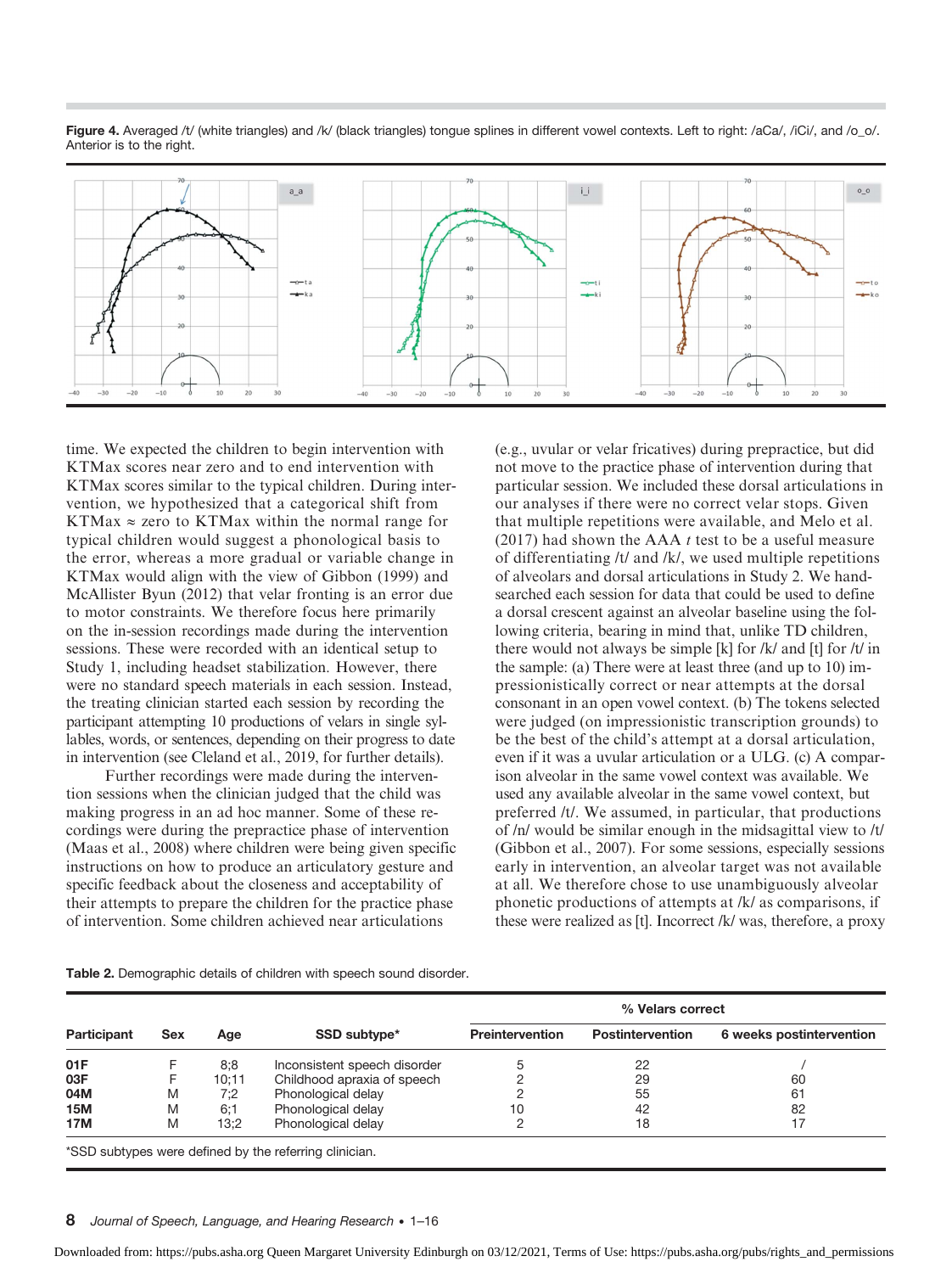for our definition of alveolar, to compare with nonalveolar productions of /k/ and to provide a basis of comparison with other sessions when nonalveolar productions of /k/ could be compared to true alveolars.

Table 3 details the speech materials used for each child in each session alongside an International Phonetic Alphabet transcription of the child's attempts, and the number of repetitions used. Where the target was produced within a real word, the word is given to the right of the context or comparison context, otherwise tokens were produced in

consonant–vowel/vowel–consonant (CV/VC) nonwords or in isolation. Some sessions were missing data due to a recording failure or a difficulty finding comparison data.

For comparison with pretherapy productions of velars, we also included the productions of /k/ and /t/ in untreated word lists before, immediately post, and 6 weeks postintervention. These word lists comprised productions of /t/ and /k/ in a wide variety of contexts in untreated word lists. They are therefore not directly comparable to the "best attempts" in intervention, which were scaffolded

| Participant | <b>Session</b>     | <b>Context<sup>a</sup></b> |             | <b>IPA</b> | Reps           | Comparison <sup>a</sup> |              |  |
|-------------|--------------------|----------------------------|-------------|------------|----------------|-------------------------|--------------|--|
| 01F         | 1                  | ok                         |             | t          | 3              | k attempt               | ko           |  |
|             | $\overline{c}$     | ok                         |             | q          | 10             | k attempt               | ko           |  |
|             | 3                  | xk                         |             | q          | 3              | k attempt               | ko           |  |
|             | $\overline{4}$     | xk                         |             | X          | $\overline{c}$ | k attempt               | ko           |  |
|             | 5                  | xk                         |             | q          | 4              | k attempt               | ko           |  |
|             | 6                  | ok                         |             | q          | 8              | k attempt               | ko           |  |
|             | $\overline{7}$     | xk                         |             | fnk        | $\overline{7}$ | k attempt               | ko           |  |
|             | 9                  | ka                         |             | k          | 10             | t                       | tap          |  |
|             | 10                 | ka                         |             | k          | 10             | n                       | cone         |  |
| 03F         | 1                  | ok                         |             | k          | 10             | k attempt               | ko           |  |
|             | $\overline{c}$     | ko                         |             | k          | 10             | k attempt               | ko           |  |
|             | 3                  | ko                         |             | k          | 10             | n                       | cone         |  |
|             | 4                  | ka                         |             | k          | 10             | t                       | kite         |  |
|             | 5                  | ka                         |             | k          | 10             | t                       | tacky        |  |
|             | 6                  | ka                         |             | k          | 10             | t                       | tacky        |  |
|             | $\overline{7}$     | ak                         |             | k          | 10             | t                       | tacky        |  |
|             | 8                  | ko                         | cone        | k          | 5              | n                       | cone         |  |
|             | 9                  | ko                         | cone        | k          | 10             | n                       | cone         |  |
|             | 10                 | ko                         | cone        | k          | 10             | n                       | cone         |  |
| 04M         | 1                  | ko                         |             | k          | 9              | k                       | ko           |  |
|             | $\overline{c}$     | ko                         | cone        | k          | 9              | n                       | cone         |  |
|             | 3                  | ka                         | cap         | q          | 8              | t                       | tacky        |  |
|             | $\overline{4}$     | ak                         | tacky       | k          | 10             | t                       | tacky        |  |
|             | 5                  | ko                         | cne         | q          | 12             | n                       | cone         |  |
|             | 6                  | ka                         | calculator  | q          | 10             | t                       | tap          |  |
|             | 7                  | kai                        | kite        | q          | 10             | n                       | playin'      |  |
|             | 8                  | ak                         | back        | q          | 5              | t                       | eats         |  |
|             | 10                 | ka                         | car         | q          | 10             | t                       | tap          |  |
| 15M         | $\mathbf{1}$       | ok                         |             | Χ          | $\overline{7}$ | k attempt               | ko           |  |
|             | $\overline{c}$     | ok                         |             | Χ          | 10             | k attempt               | ko           |  |
|             | 3                  | ok                         |             | Χ          | 10             | k attempt               | ko           |  |
|             | $\overline{4}$     | oη                         |             | N          | 3              | k attempt               | ko           |  |
|             | 5                  | oη                         |             | N          | 10             | k attempt               | ko           |  |
|             | $\overline{7}$     | ok                         |             | q          | 13             | k attempt               | ko           |  |
|             | 9                  | ok                         |             | q          | 10             | n                       | ko           |  |
|             | 10                 | ka                         | cap         | C          | 10             | t                       | kite         |  |
|             | 11                 | ko                         | cone        | k          | 6              | n                       | cone         |  |
|             | 12<br>$\mathbf{1}$ | ko                         | cone        | k          | 4              | n                       | cone         |  |
| 17M         | $\overline{c}$     | X                          |             | ħ          | 9              | k attempt               | ko           |  |
|             | 3                  | xk                         |             | χq         | 10<br>10       | k attempt               | ko           |  |
|             | 4                  | ko<br>oko                  |             | q          | 9              | k attempt               | ko           |  |
|             |                    |                            |             | q          |                | n                       | cone         |  |
|             | 5<br>6             | ko<br>ka                   | cone<br>car | k<br>k     | 10<br>10       | n<br>t                  | cone<br>kite |  |
|             | $\overline{7}$     | ak                         | tacky       | k          | 10             | t                       | tacky        |  |
|             | 8                  | ak                         | tacky       | k          | 10             | t                       | tacky        |  |
|             | 9                  | ka                         | calculator  | k          | 6              | t                       | caculator    |  |

Table 3. Speech materials analyzed from each session.

aWhere the articulation was produced within a real word this is given to the right of the "context" or "comparison." Blank cells indicate the dorsal articulation was produced in isolation, consonant–vowel (CV), vowel–consonant (VC), or consonant–consonant (CC) nonword context. IPA = International Phonetic Alphabet;  $F =$  female;  $M =$  male.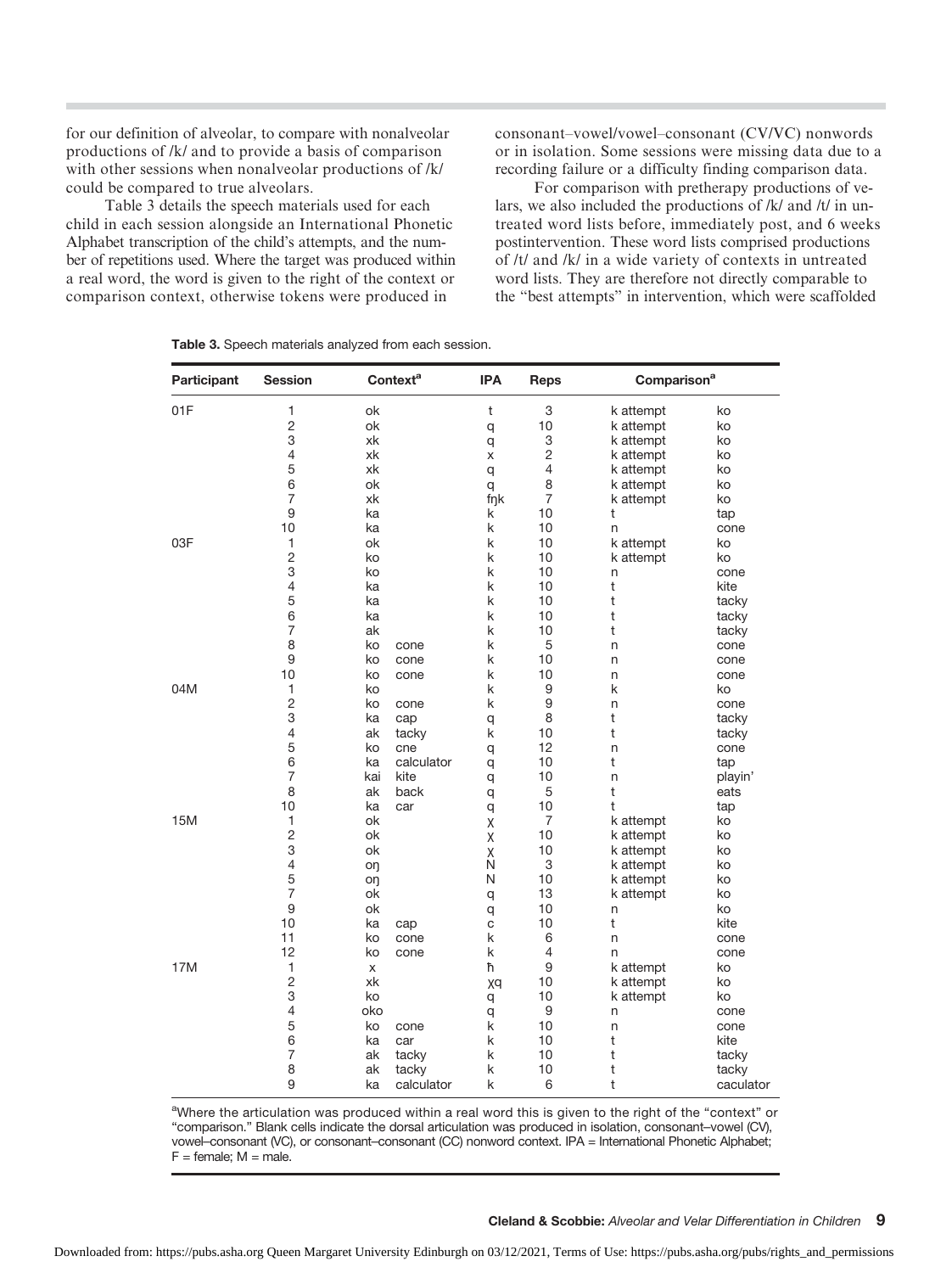by the treating clinician. Instead, they are a measure of generalization. We selected all productions of /t/ and all productions of /k/ transcribed as acceptable productions in a low vowel context. Any incorrect productions of /k/ were transcribed as [t] and clearly alveolar.

## Analysis

We annotated the alveolar and dorsal articulations at the point of maximum constriction using AAA in a similar manner to Study 1. Again, using the maximum point of constriction, rather than the release, means that any ULGs were captured. Note, not all attempts were oral plosivesearly in intervention, some children produced velar or uvular fricatives. An additional step to Study 1 was added in that, within each session, we first averaged the multiple attempts at the velars and, separately, comparison alveolars. By analyzing multiple repetitions, we were also able to compute  $t$  tests using the inbuilt function in AAA software to determine whether each child was producing a reliable statistical difference between alveolar and velar attempts. In this type of  $t$  test, significance is tested radially along each of the 42 fanlines. Our threshold for reporting significant difference between means is a minimum of six adjacent radii where the mean difference is significant at  $p < .05$  (Cleland et al., 2015). These six adjacent radii are over a contiguous region of the tongue surface (approximately 2–3 cm of surface), reflecting the fact that the adjacent parts of the tongue and their distance from the origin of the fan-grid (i.e., the center of the probe) are not independent.

We also computed KTmax to determine the magnitude of that difference (significant or not) and as a method of validating the new measure. Since we did not have consistent vowel contexts in each session, we also computed a KTmaxnorm measure by dividing KTmax by the value of the TD mean for the relevant vowel used (either /a/ or /o/). This allowed us to report ratios where numbers close to zero represent no difference between alveolars and velars and close to one represent values close to the norm.

Since TD children vary, we report whether children with SSD were within  $\pm$  1 SD of the mean and within the full range of all TD children. We did not account for age since there was no correlation between age and KTmax in the TD children. Since the children produced a variety of unusual tongue shapes (see illustrations below), we were less often able to reliably compute the "malformed" crescent area than anticipated, as crossing points were often not available. For simplicity, we therefore report, as follows, using the more tolerant (highly correlated) linear measure: (a) the t-test results for each child, at each time point; (b) KTmaxnorm at each time point for each child; (c) narrow phonetic transcriptions of the velar attempts; and (d) qualitative illustrations of some unusual tongue shapes.

#### Study 2 Results

A total of 48 intervention sessions across the five participants had useable data. All children had pre- and postintervention data available, and all children except 01F had

6-week postintervention data available. (She did not return for the final recording.) Across all intervention sessions, there was an average of 8.57 repetitions of velar consonants available for analysis  $(SD = 2.54$ , range: 3–10). Figures 5a–5e show the individual data for each child. KTmax norm is plotted across time. We also report the  $t$ -test results (average p values across at least six adjacent fanlines) at each time point for convenience on the same figures. Phonetic transcriptions are given next to each data point. It should be noted that, although there were multiple repetitions of the dorsal articulation, the transcriptions are the same for each. This occurred because the items were produced during blocked practice; other productions in the same session often varied. Each figure shows in gray bands  $\pm$  1 SD of the norms and the full range of values from TD children. Results will be discussed for each child individually and then summarized.

## 01F Results

Pre-intervention 01F had KTmaxnorm values near zero and a nonsignificant  $t$  test as predicted, indicating no difference between /t/ and /k/ productions, which were [t]-like. Postintervention, 01F showed values within 1 SD of the normal range, and /k/ was transcribed as [k]. It is worth noting that, at this time point, 01F continued to make many categorical errors and was variable across the phoneme boundary: only productions involving dorsal raising are, therefore, included in the analysis here.

During intervention, 01F showed a range of KTmaxnorm values, including very high values, taken from tokens transcribed as uvular productions. This range of values is consistent with the notion that, for this child, velar fronting is likely due to a motoric problem. Time Point 7 is interesting in that a low KTmaxnorm was obtained, yet the transcription of that seems at odds with the value. Figure 6 shows why: 01F produced /k/ with a typical tongue shape, but alveolar stops showed wide variability, including ULGs. This patterning has been explored further in a case study—see Cleland et al. (2017). This illustrates that the KTnorm measure is a measure of separation between /k/ and /t/, not a measure of correctness per se. This is especially important to remember when addressing productions by children with motor speech disorders who may present with abnormal tongue shapes.

#### 03F Results

Pre-intervention 03F also showed values near zero and a nonsignificant  $t$  test. Postintervention and during intervention, she was able to achieve productions of /k/, which were transcribed as [k] and which were significantly different to /t/, as shown by the t-test results. KTmaxnorm values were mostly within the range of those produced by TD children, although for the most part they were not within 1 SD of the mean.

#### 04M Results

04M also produced values close to zero and nonsignificant t-test results pre-intervention and values close to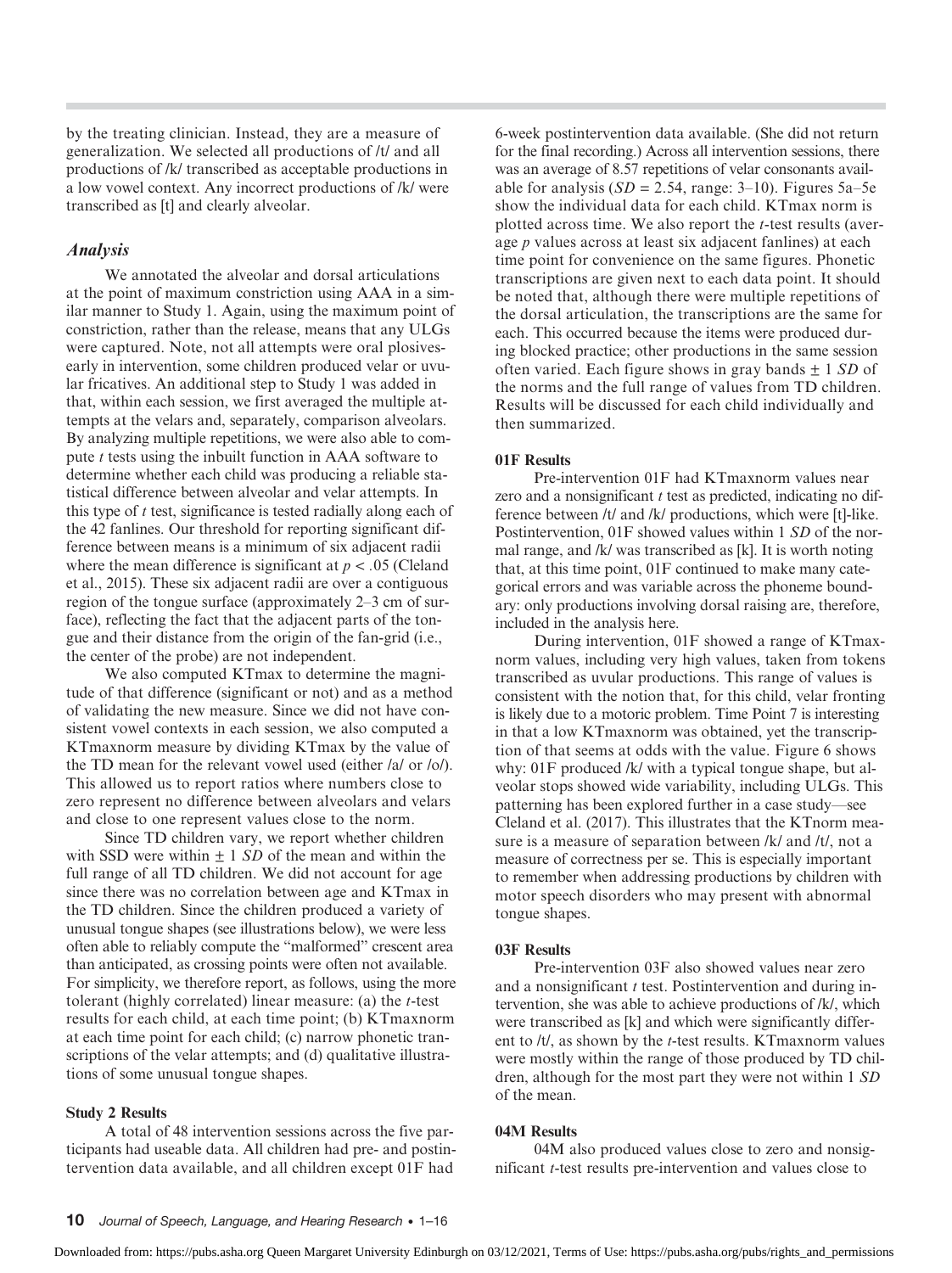

Figure 5. (a-e): KTmaxnorm over time for children with persistent velar fronting. Normalized KTmax values are shown on the y-axis; time points are on the x-axis. Phonetic transcriptions for each time point are given next to data points. Dark gray shading shows the mean value for typically developing children ±1 SD; light gray shading shows the full range for typical children. Average t-test results for each time point are given under the x-axis.

the normal range postintervention. During intervention, many of his productions were transcribed as uvular, but were within the normal quantitative range. Productions that were transcribed as a correct [k] had quite low KT values, suggesting that even low values may indicate an appropriate target, at least for this child.

## 15M Results

15M again produced a radial difference near zero preintervention and within the normal range postintervention. Again, t-test results followed the expected pattern. During

intervention, uvular productions were common. In one session (10), he produced palatal stops. Both types of distortion suggest that he had not yet consistently mastered the gesture. (For Session 10, only one comparison alveolar was available, hence no *t*-test result). Session 4 is of interest: A low KTmaxnorm value was obtained from a uvular production. Figure 7 shows that the dorsal articulation was clearly retracted to uvular and that there was a large anterior difference between attempts at /k/ and /t/. A dorsal measure does not, of course, directly incorporate an anterior difference; however, the small dorsal value does suggest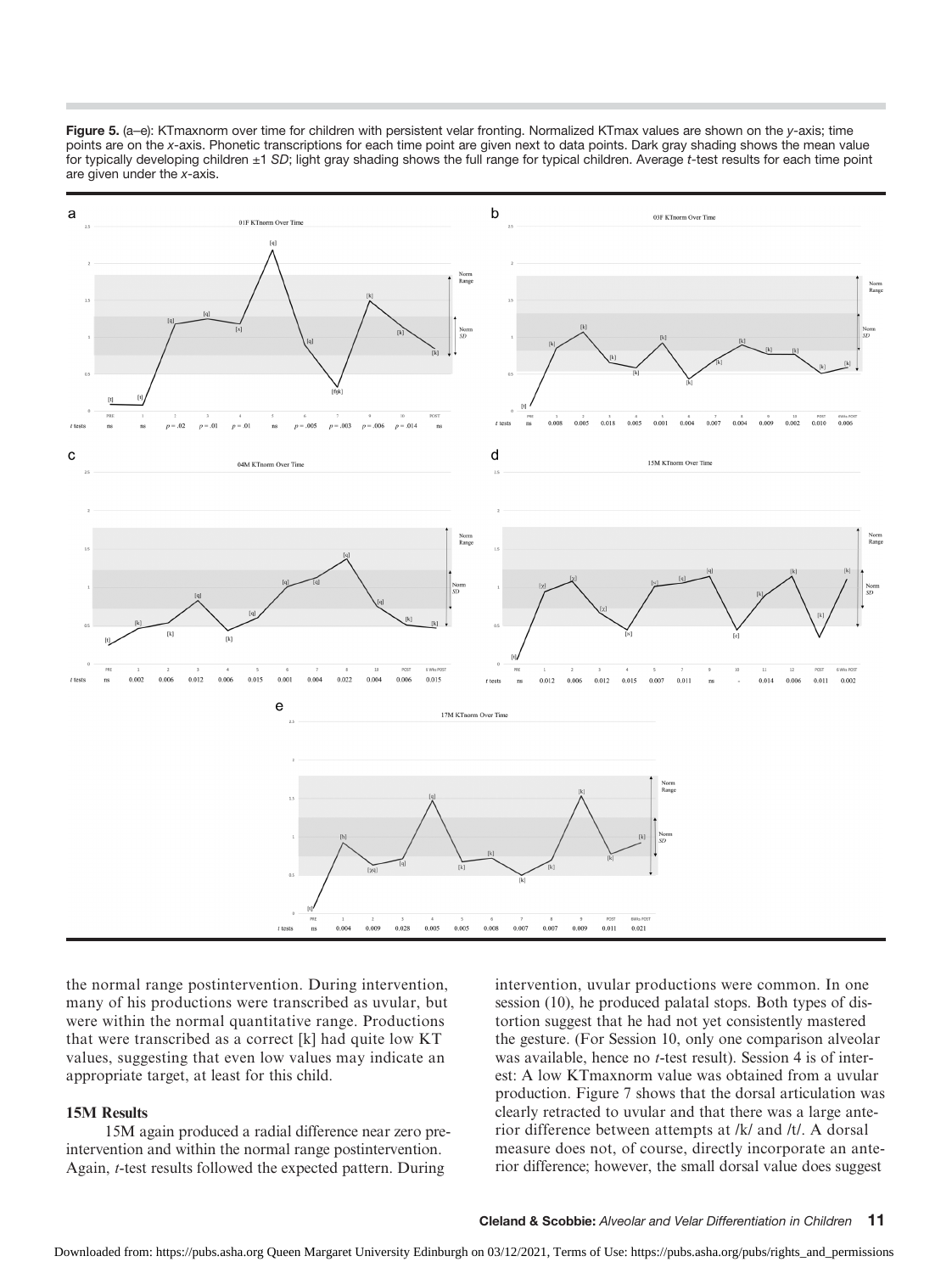Figure 6. Example average tongue splines for /k/ (green) and /t/ (blue) showing a raised production of /t/. Anterior is to the right.



an abnormal /k/ or /t/ gesture (or both). A visual inspection of the tongue shapes is required to determine the exact nature of the unusual gesture(s).

## 17M Results

Again, 17M produced values near zero and nonsignificant t-test results pre-intervention and moved within the normal range postintervention. During intervention, he produced a variety of different values, beginning intervention with pharyngeal or uvular articulations that nonetheless were characterized by KTmaxnorm values in the range for TD children.

### Study 2 Results Summary

All five children began intervention with KTmaxnorm values near zero and nonsignificant t-test results comparing tongue curves for /k/ and /t/, confirming our hypothesis. The

mean KTmax across the group pre-intervention was only 1.29 mm ( $SD = 0.94$ ). This suggests that, for all children, there was a complete merger of /k/ and /t/ prior to intervention, as shown in Cleland et al. (2017). During intervention, for the most part, the t-test results were significant, and KTmaxnorm > zero, suggesting a statistically detectable difference between alveolar and velar attempts. KTmax values were, on average, much larger during intervention, averaging 10.08 mm ( $SD = 4.86$ ). Postintervention, all children produced dorsal gestures for which KTmaxnorm was within the full range of TD children, consistent with our hypothesis, though for two children (03F and 04M) these values were low. In absolute terms, both maxima were only 6 mm. Perhaps, contrary to our expectations, an independent-samples t test showed a group difference between the children with SSD postintervention ( $M = 7.1$  mm,  $SD = 2.47$  mm) and



Figure 7. Example average tongue splines for /k/ (green) and /t/ (blue) showing a small KTmax difference but a large anterior difference in tongue shape. Anterior is to the right.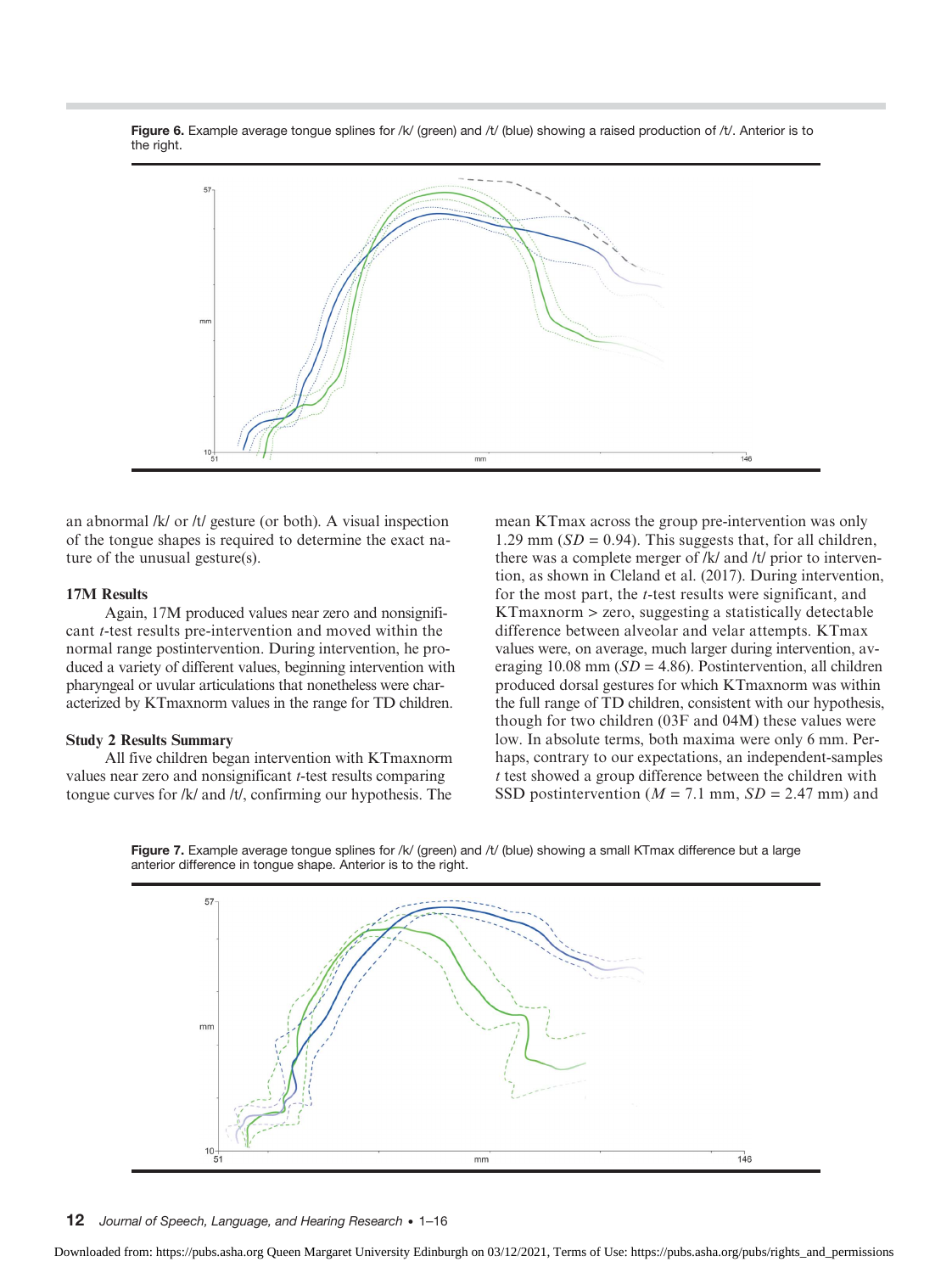the TD children's norms ( $M = 11.9$  mm,  $SD = 3.03$  mm),  $t(33) = 3.368, p = .002.$ 

For 04M, the value at 6 weeks postintervention fell just outwith the range for TD children, at 5.6 mm, compared to a minimum for TD children of 5.9 mm. For this particular child, this small mean difference was almost functionally sufficient, because he was able to achieve perceptually acceptable productions in 61% of targets.

To summarize, while the KTmaxnorm measure distinguishes well between clearly incorrect and clearly correct productions (as evidenced by the values before and after intervention), values during intervention were variable, suggesting motor instability. We also observed that there was no straightforward relationship between the size of the dorsal differentiation on this measure and the transcription. For example, 15M has similar values for [k] and [q]. It is worth remembering here that the KTmaxnorm measure is a difference measure that quantifies separation of tongue surfaces in the dorsal region, rather than correctness of /k/ articulations, via an analysis of tongue shape. It is not a direct measure of degree and nature of velar contact. However, values outwith the normal range can alert the researcher or clinician to the possibility that the articulation of the velar–alveolar contrast was unusual in some way: KTmaxnorm values (especially when  $t$  tests are significant) may suggest either ULGs or very retracted dorsal articulations. Visualizing the tongue shapes allows a qualitative analysis on an individual basis, as shown in Figures 6 and 7.

## **Discussion**

While velar fronting is generally understood as a phonological process, there is evidence that some children with SSDs have difficulty with the articulatory gestures required to clearly differentiate alveolar and velar stops. A small number of studies (Cleland et al., 2017; Gibbon, 1999; Mc-Allister Byun, 2012) show that, for children with perhaps more persistent velar fronting, attempts at both alveolars and velars might be realized as ULGs involving increased contact between the tongue tip/blade and dorsum and the hard palate. If this is the case, then persistent velar fronting might be considered an articulatory difficulty with phonological consequences. Comparison articulatory data from TD children is lacking, or confined mainly to EPG studies (e.g., Cheng et al., 2007). However, ultrasound is now being used in more intervention studies due to its relatively low cost and easy application to larger numbers (Cleland, in press). Despite this, prior to this study, few norms for Englishspeaking children were available.

Moreover, ultrasound is arguably a better tool for imaging dorsal articulations as it is easily able to image postvelar articulations, unlike EPG. This ultrasound study provides norms for the degree of velar and alveolar differentiation of a dorsal gesture during stop production, using data from 30 English-speaking children who had already acquired a typical English /t/-/k/ contrast, and who had never received speech therapy. While a degree of individual variability was evident, in general, children in the primary school

years show clear differences in tongue shape for /t/ and /k/ in corner vowel contexts. The maximum radial difference between /k/ and /t/ is larger in /a/ and /o/ vowel contexts than in an /i/ context. This is clearly illustrated in the averaged tongue shapes in Figure 4. We intend this figure to be a useful tongue-shaped template for speech-language pathologists who are working with children who have difficulty acquiring velars, whether this is using ultrasound visual biofeedback or another technique. The diagrams also serve as a reminder for clinicians of the co-articulatory effect vowels have on consonants. We speculate that it may be more difficult for children to differentiate /k/ from /t/ in an /i/ context than in an open or back vowel context at the initial stages of intervention due to the gestures being spatially closer to each other in an /i/ context (Cleland et al., 2015).

This study proposes a measure that compares alveolar and velar gestures directly, and quantifies dorsal raising difference between an active closure constriction achieved by the tongue dorsum and the passive dorsum not forming a phonological constriction for /t/. Developmental English norms were reported for both a maximum radial difference and the area of a crescent limited by anterior and posterior crossovers of /k/ and /t/. In TD English-speaking children, the area and linear difference were found to correlate.

One surprising finding was a lack of correlation between chronological age and area or radial difference. While some growth in the vocal tract would be expected in this age range, it is relatively stable compared to the accelerated growth in early childhood (Vorperian et al., 2005). However, in an EPG study, Cheng et al. (2007) found that younger children had increased tongue–palate contact for /t/ compared to older children and adults. In ultrasound, we could speculate that this would show as a smaller KTmax or area. However, we did not see this pattern. It is worth noting that the data used in this study were from children aged 5;8–12;10, but there was not an even spread of ages ( $M = 9.5$ ;  $SD = 2.04$ ), with only seven children under the age of 8 years and 18 children in the 8–12 age range. It is, therefore, possible that, if data from more younger children had been available, we would have seen a difference. This is clearly a limitation in this study, and it would be useful to have norms for a larger group of children and also for younger children in the preschool years who are in the process of acquiring the contrast. Data from younger children would be a useful comparison for children with SSD to determine whether these children show motor immaturity or more unusual patterns, notwithstanding the difficulties comparing older children to those with potentially much smaller vocal tracts. Nevertheless, the children in this study do represent the typical ages of children undergoing ultrasound visual biofeedback (U-VBF) of over 6 years (Sugden et al., 2019). One small study using U-VBF to treat velar fronting in preschool children found that it was not particularly helpful in that age group (Heng et al., 2016). Longitudinal information from TD children would also be very useful to understand how coronal/dorsal differentiation might change over time and to determine how variable productions are.

In a second study reported here, we measured the maximum radial difference between velars and alveolars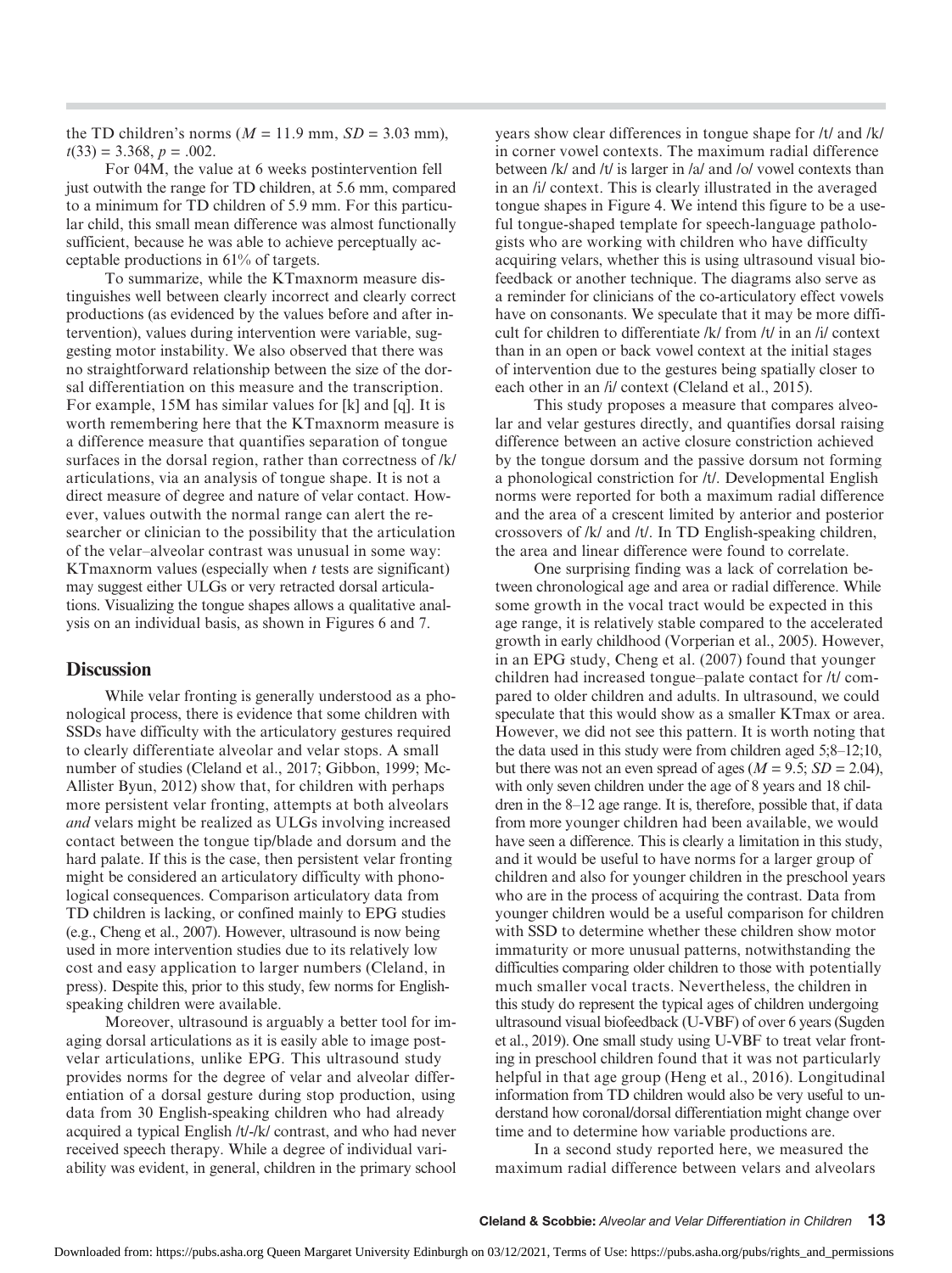in children with persistent velar fronting, as they were undergoing U-VBF over the course of around 26 weeks. We predicted that, by analyzing the velar gestures as they are acquired, we might gain insight into whether velar fronting might arise from a motoric deficit consistent with the views of both Gibbon (1999) and McAllister Byun (2012). For all these children, before intervention, there was a clear /k/-/t/ merger, reflected in values of KTmax(norm) near to zero and a lack of significant  $t$  tests for a difference between the tongue shapes for /k/ and /t/. Early in intervention, most of the children became able to achieve an articulation that required them to raise the back of the tongue—although some of the productions involved were not correct, but were transcribed as velar or even uvular fricatives. It is important to remember that we analyzed only successful attempts at dorsal articulations: These results do not include "incorrect" productions, that is, clearly alveolar productions. This is important because children do not make quick categorical shifts toward dorsal productions. Rather, there is evidence of considerable difficulty achieving an appropriate gesture in many of the children, with many attempts fronted to [t] within sessions, especially initially.

In a motor-learning paradigm, learning a new movement is at first slow, inconsistent, and controlled consciously (Weaver, 2015), and this is reflected in the KTmaxnorm values, which vary over time. These results therefore support an articulatory, rather than purely phonological, perspective on remediation. Of course, it might be argued that this effect is amplified here because the children were enrolled in a course of U-VBF, which is a motor-based intervention (Sugden et al., 2019). After all, in this strategy, clinicians might be asking speakers to slow down and focus explicitly on movements, rather than to focus on phonological contrasts. We also see, for some children, articulatory overshoot, with uvular gestures produced instead of velars. It is not clear whether this is a motor control difficulty per se, caused by children exaggerating initial movements, or whether it is due to the knowledge of performance positive reinforcement given to the child when they produce these gestures at the outset of intervention. This overshoot may be in fact due to a primary goal of producing audible contrast or motor patterns that are clearly distinct from previous errors, rather than an inability to produce velar constrictions per se. Over time, however, we see that all of these children began to achieve productions with lower KTmaxnorm values, transcribed as [k], showing that, during intervention, the articulatory gestures became more efficient at achieving velarity and at distinguishing /k/ from /t/, as expected. Despite this, we were surprised to find a significant group difference in KTmax between typical children and children with SSD postintervention, with values being around 40% smaller in the group with SSD. While we are aware of the limitations of the small sample size, it was noted that some of the children produced ULGs for both /t/ and /k/ prior to intervention and continued to produce ULGs for /t/ postintervention. This would account for the smaller KTmax values in this group. It is worth noting that none of the children had completely eliminated the velar fronting pattern at this time

point (Cleland et al., 2019) and we, therefore, speculate that these children continued to have considerable difficulty in the longer term with the gestures required. Perhaps the intervention dosage or intensity was inadequate. Hitchcock et al. (2019) found a significant positive relationship between U-VBF treatment intensity and outcomes, and it is, therefore, possible that the once-per-week treatment these children received was insufficient to completely remediate the disorder. Unfortunately, long-term follow-up was not available for these children.

Our finding of variability in KTMax values during intervention and the evidence of ULGs for alveolar targets, as predicted by both Gibbon (1999) and McAllister Byun (2012), suggests that at least, for children with more persistent velar fronting, this substitution is due to articulatory or motor constraints that are encoded within the child's phonological system. In other words, both phonetic and phonological aspects to the disorder and its remediation can be helpful for our understanding, rather than one or the other exclusively. It is worth noting that typically U-BVF is conceptualized as a motor-based treatment, which involves structured practice of a new articulation (Cleland & Preston, 2021). In this sense, it is similar to traditional articulation intervention where the child practices the sound in error and does not contrast it with other phonemes. However, most studies of U-VBF involve working on distortion-type errors, such as distorted rhotics where there is no merger of phonemes (Sugden et al., 2019). In cases, such as velar fronting, where there is a merger of two or more phonemes, it is likely that a motor-based approach that incorporates a phonological contrast element might be most successful at avoiding overgeneralization. A large body of research suggests that, for children with merger-type errors, phonological intervention leads to greater generalization than articulation approaches alone (e.g., Lousada et al., 2013). It is worth noting, however, that the children in this study had all had prior intervention using phonological approaches that had not been successful. Therefore, for children with more persistent velar fronting, who show evidence of articulatory difficulties, we suggest a motor-based approach such as U-VBF combined with a phonological approach such as minimal pairs intervention (Cleland & Preston, 2021) to both practice the articulatory movements required for producing velars at adequate dosage while encouraging generalization across the child's phonological system.

## Limitations

This study involved secondary analysis of an open access corpus of data (Eshky et al., 2018). While this has advantages in terms of allowing other researchers to access the data and apply the same or different measures, there are clear disadvantages insofar as the data set was not specifically designed to answer our research questions. If new data were to be collected, then we would suggest that a larger sample of TD children, in clearly defined age groups, would be useful. It would also be very helpful to have multiple repetitions of /t/ and /k/ to determine the stability of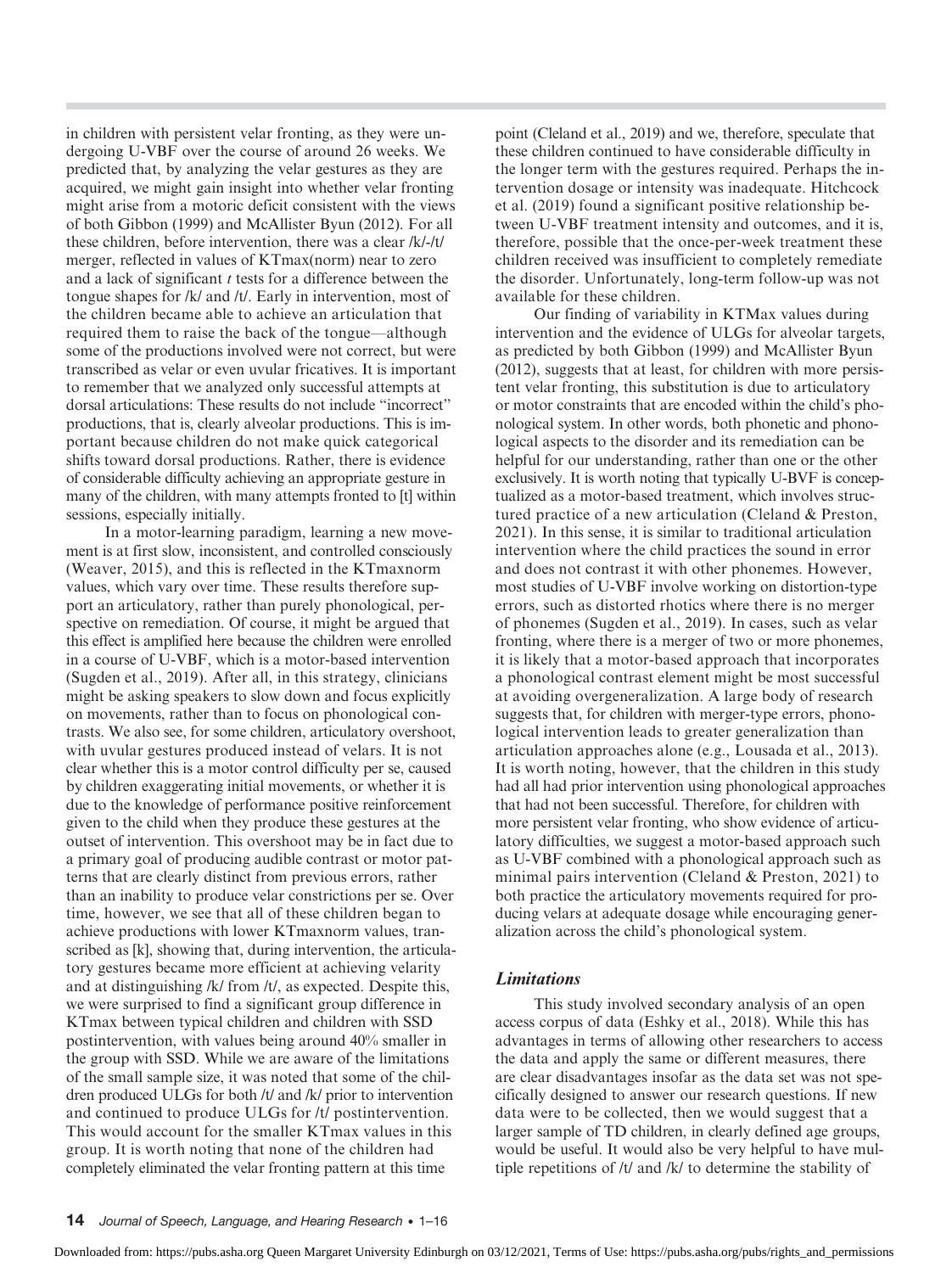gestures within speaker. For the children with SSD, since we took data from real intervention sessions, we did not have consistent word lists during each session: It would have been particularly useful to have multiple attempts at /k/ and /t/ in corner vowel contexts. Nevertheless, the data we analyzed comprise attempts during prepractice as well as practice (Maas et al., 2008), and to our knowledge, this has not been subject to articulatory analysis in any other ultrasound intervention study. This provides a unique insight into the process of learning new articulatory gestures.

Finally, there were some limitations to the measures we designed. First, it was not possible to reliably compute the KT crescent area in the children with SSD as often the tongue shapes were unusual and there were not obvious crossing points, which are needed to define the end points of the crescent. Moreover, the absolute values of KTMax could be low even in cases where qualitatively the tongue shapes were very different in the children with SSD. Figure 7 shows a retracted attempt at /k/ where the difference within the crescent shape is low, yet the tongue shapes are very different. It is clear that the main difference between the gestures here is within the anterior region. We, therefore, suggest that a measure that sums the maximum radial difference within the two regions might be useful. While other measures, such as DEI (Zharkova, 2013), can be found in the literature, these have not yet been applied to uvular articulations or ULGs in disordered speech. It is therefore not possible to comment on whether these other measures perform better in atypical speech. Space considerations prevent us from applying DEI to the data used here, and we leave this for future work. It is also important to note that our measures require probe stabilization or correction for probe movement. While this does allow us to take absolute measures between gestures (which might be applied to other techniques such as magnetic resonance imaging or electromagnetic articulography), it does limit jaw movement somewhat and some children may find the headset used here uncomfortable.

## **Conclusions**

To summarize, this study comprised two parts: In the first part, we present norms for dorsal and coronal differentiation in alveolar and velar stops from 30 TD Englishspeaking children. We demonstrated that, typically, speakers show a clear difference between /k/ and /t/ productions in corner vowel contexts, but the difference within a highvowel context is much smaller. Contrary to our expectations, the difference between /k/ and /t/ did not increase with age, although data from a larger group of children stratified for age would be required to confirm this finding. We also provide averaged tongue-shaped diagrams to illustrate these productions, which we hope will provide a useful reference for clinicians and researchers.

In a second study, we explored the usefulness of the linear dorsal differentiation norms for children with persistent velar fronting. Before intervention, all of these children showed a /k/-/t/ merger while, after intervention, the children showed /k/-/t/ differentiation similar to TD children. During

intervention, there was evidence of variable productions at the articulatory level, including uvular articulations and ULGs. This suggests that the substitution of more anterior consonants for velar stops in children with persistent velar fronting is due to articulatory or motor constraints that are encoded within the child's phonological system. We suggest that this is best remediated with a motor-based approach that also incorporates contrast-based elements.

## Acknowledgments

This study was funded by grants from the Engineering and Physical Sciences Research Council (EP/I027696/1) and the Chief Scientist Office of Scotland (ETM-402) awarded to Joanne Cleland and James M. Scobbie. Thank you to the children and their parents who provided the data for the UltraSuite Corpus. Thank you to Zoe Roxburgh for collecting the data from the children with speech sound disorders and to Cornelia Heyde for annotating the typically developing data.

## References

- Articulate Instruments. (2012). Articulate Assistant Advanced User Guide: Version 2.16. Articulate Instruments Ltd.
- Articulate Instruments Ltd. (2014). Articulate Assistant Advanced Ultrasound Module User Manual, Revision 2.14. In Articulate Instruments Ltd.
- Baghban, K., Zarifian, T., Adibi, A., Shati, M., & Derakhshandeh, F. (2020). The quantitative ultrasound study of tongue shape and movement in normal Persian speaking children. International Journal of Pediatric Otorhinolaryngology, 134, 110051. [https://](https://doi.org/10.1016/j.ijporl.2020.110051) [doi.org/10.1016/j.ijporl.2020.110051](https://doi.org/10.1016/j.ijporl.2020.110051)
- Cheng, H. Y., Murdoch, B. E., Goozee, J. V., & Scott, D. (2007). Electropalatographic assessment of tongue-to-palate contact patterns and variability in children, adolescents, and adults. Journal of Speech, Language, and Hearing Research, 50(2), 375–392. [https://doi.org/10.1044/1092-4388\(2007/027\)](https://doi.org/10.1044/1092-4388(2007/027))
- Cleland, J. (in press). Ultrasound tongue imaging. In M. J. Ball (Ed.), Manual of clinical phonetics. Routledge.
- Cleland, J., & Preston, J. (2021). Biofeedback interventions. In A. L. Williams, S. McLeod, & R. McCauley (Eds.), Interventions for speech sound disorders. (pp. 573–600) Brookes.
- Cleland, J., Scobbie, J. M., Heyde, C., Roxburgh, Z., & Wrench, A. A. (2017). Covert contrast and covert errors in persistent velar fronting. Clinical Linguistics & Phonetics, 31(1), 35–55. <https://doi.org/10.1080/02699206.2016.1209788>
- Cleland, J., Scobbie, J. M., Roxburgh, Z., Heyde, C., & Wrench, A. (2019). Enabling new articulatory gestures in children with persistent speech sound disorders using ultrasound visual biofeedback. Journal of Speech, Language, and Hearing Research, 62(2), 229–246. [https://doi.org/10.1044/2018\\_JSLHR-S-17-0360](https://doi.org/10.1044/2018_JSLHR-S-17-0360)
- Cleland, J., Scobbie, J. M., & Wrench, A. A. (2015). Using ultrasound visual biofeedback to treat persistent primary speech sound disorders. Clinical Linguistics & Phonetics, 29(8–10), 575–597.<https://doi.org/10.3109/02699206.2015.1016188>
- Davis, B. L., & MacNeilage, P. F. (1995). The articulatory basis of babbling. Journal of Speech and Hearing Research, 38(6), 1199–1211.<https://doi.org/10.1044/jshr.3806.1199>
- Dodd, B., Reilly, S., Ttofari Eecen, K., & Morgan, A. T. (2018). Articulation or phonology? Evidence from longitudinal error data. Clinical Linguistics & Phonetics, 32(11), 1027–1041. [https://](https://doi.org/10.1080/02699206.2018.1488994) [doi.org/10.1080/02699206.2018.1488994](https://doi.org/10.1080/02699206.2018.1488994)